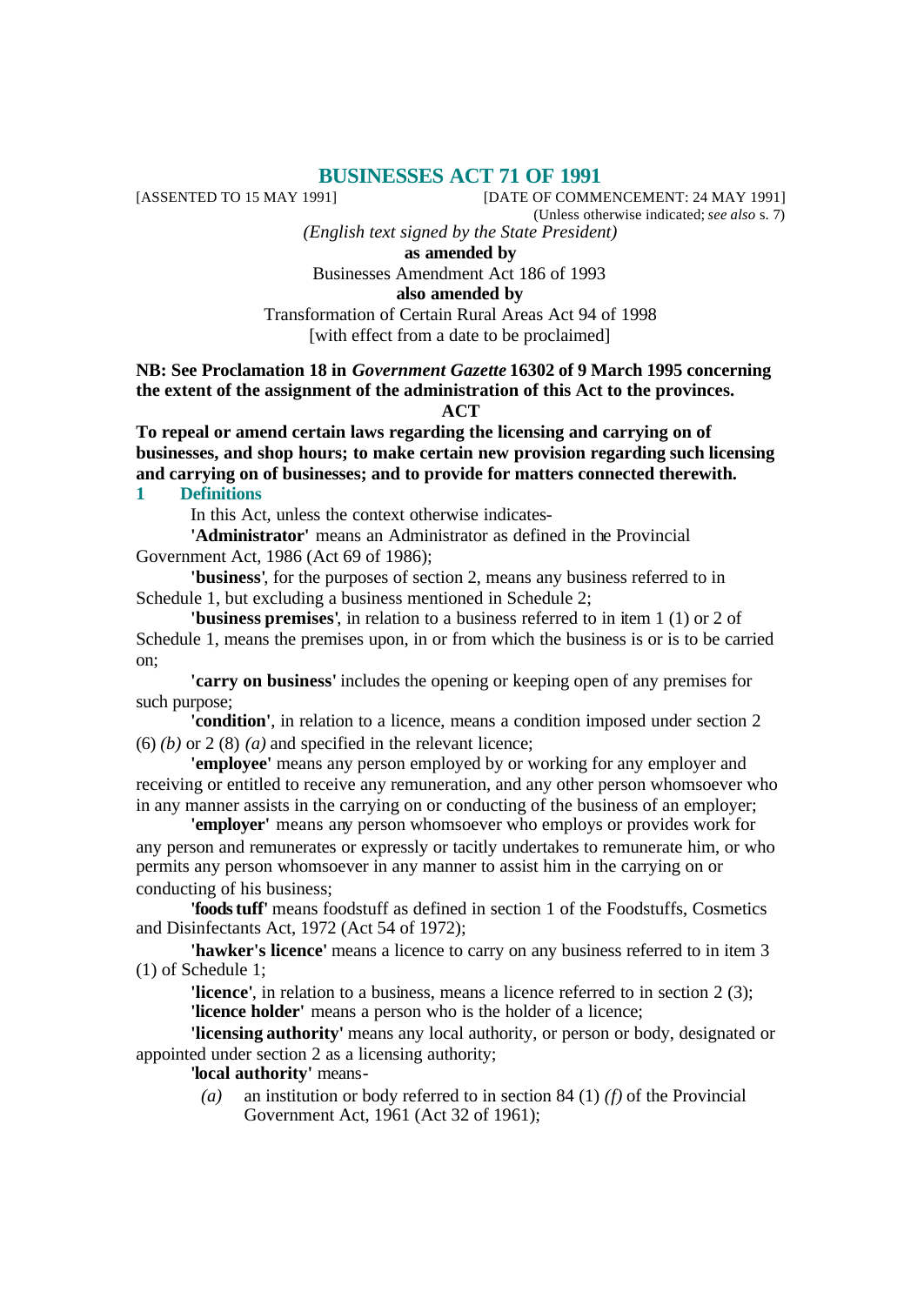- *(b)* a local government body established by virtue of section 30 (2) *(a)* of the Black Administration Act, 1927 (Act 38 of 1927);
- *(c)* a local authority as defined in section 1 (1) of the Black Local Authorities Act, 1982 (Act 102 of 1982);
- *(d)* a Local Development Committee established under section 28A (1) of the Development Act (House of Representatives), 1987 (Act 3 of 1987);
- *(e)* a board of management or board as defined in section 1 of the Rural Areas Act (House of Representatives), 1987 (Act 9 of 1987);
- *(f)* a local council established under section 2 of the Local Councils Act (House of Assembly), 1987 (Act 94 of 1987);
- *(g)* the Local Government Affairs Council established by section 2 (1) of the Local Government Affairs Council Act (House of Assembly), 1989 (Act 84 of 1989);

**'Minister'** means the Minister of Trade and Industry and Tourism, acting after consultation with every Administrator or with the Administrator concerned, as the case may be;

**'officer'** means-

- *(a)* a traffic officer appointed under section 3 of the Road Traffic Act, 1989 (Act 29 of 1989);
- *(b)* a member of the Force as defined in sectio n 1 (1) of the Police Act, 1958 (Act 7 of 1958);
- *(c)* a peace officer contemplated in section 334 of the Criminal Procedure Act, 1977 (Act 51 of 1977);

**'premises'** includes any land, building, structure, part of a building or of a structure, or any vehicle, conveyance, vessel or aircraft;

**'prescribed'** means prescribed by regulation;

**'public road'** means a public road as defined in section 1 of the Road Traffic Act, 1989;

**'regulation'** means a regulation made by an Administrator under section 6 (1) or 6A (4) *(a)* (i);

[Definition of 'regulation' substituted by s. 1 of Act 186 of 1993.]

**'sell'** includes to prepare, process, store, offer or display for sale;

**'this Act'** includes a regulation.

## **2 Licensing authorities and licensing of businesses**

(1) *(a)* An Administrator may by notice in the *Official Gazette* designate a local authority, or appoint any person or body, as a licensing authority for an area which the Administrator specifies or defines in the notice, to undertake from a date specified in the notice the licensing of businesses in the area concerned.

*(b)* A local authority may so be designated or appointed for any area, whether in or outside its own area of jurisdiction, but in the province concerned, including the area of jurisdiction of any other local authority or any part of such an area.

*(c)* When an Administrator exercises any power under paragraph *(a)*, he shall do so with the concurrence of-

- (i) the local authority, or person or body, designated or appointed as licensing authority;
- (ii) in the case of the designation or appointment of a local authority as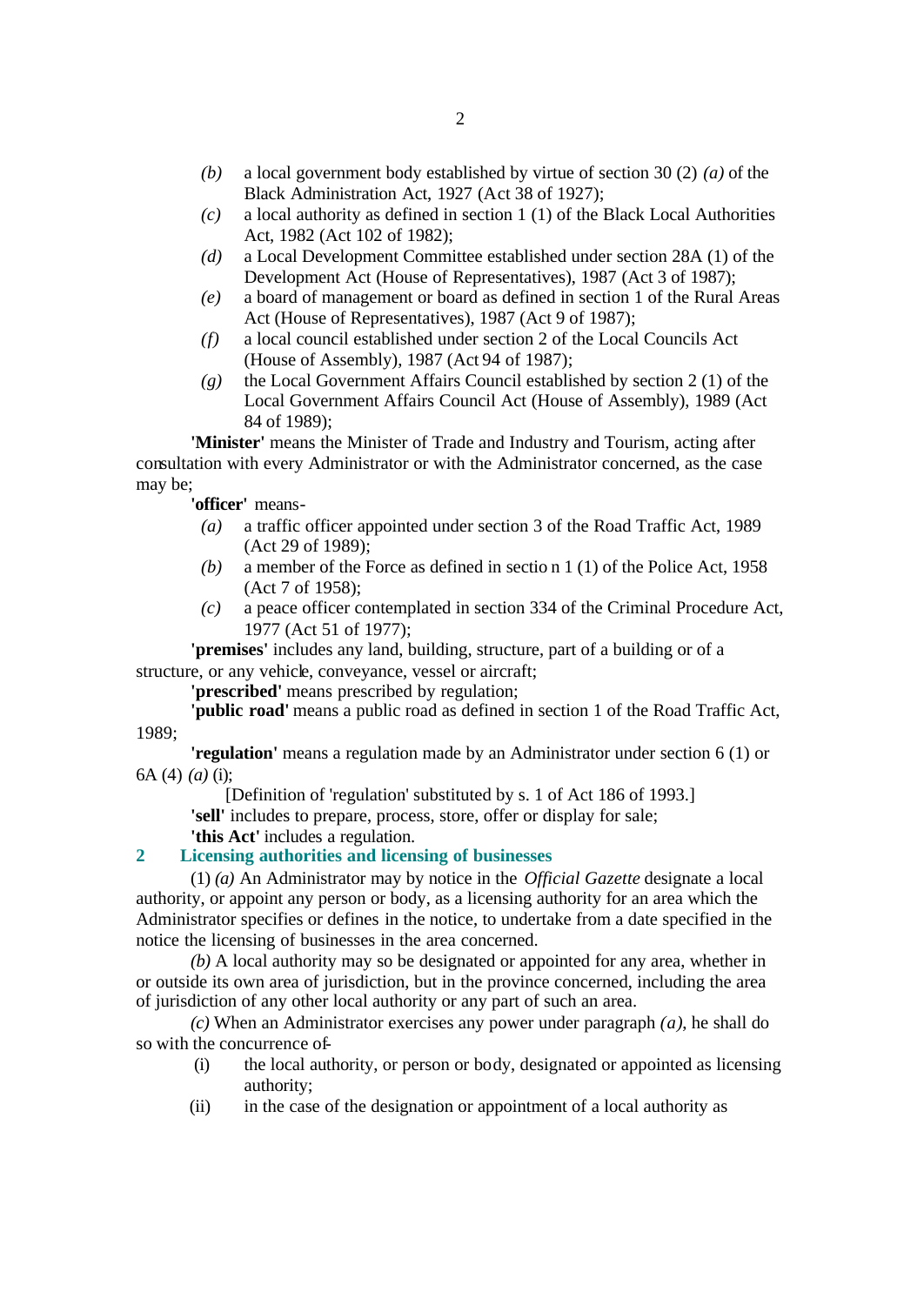licensing authority for an area comprising the area of jurisdiction of another local authority or any part thereof, that other local authority;

(iii) in the case of the appointment of a person or body as licensing authority for an area comprising the area of jurisdiction of a local authority or any part thereof, that local authority.

(2) An Administrator may at any time, after consultation with the relevant licensing authority, amend or withdraw a notice under subsection (1) by notice in the *Official Gazette*.

(3) No person shall, with effect from the date specified in a notice under subsection (1) in respect of a specific licensing authority, carry on any business in the area of that licensing authority-

- *(a)* unless, in the case of a business referred to in item 1 (1) or 2 of Schedule 1, he is the holder of an apposite licence issued to him by the licensing authority in respect of the business premises concerned;
- *(b)* unless, in the case of a business referred to in item 3 (1) of Schedule 1, he is the holder of a hawker's licence issued to him by the licensing authority;
- *(c)* contrary to a condition.

[Date of commencement of sub-s. (3): in the Cape Province: 1 January 1992; in Natal: 1 July 1992; in the Orange Free State: 1 January 1993; in the Transvaal: 25 April 1994.]

(4) A licensing authority shall, subject to the provisions of subsection (6), issue a licence which is properly applied for unless-

- *(a)* in the case of a business referred to in item 1 (1) or 2 of Schedule 1, the business premises do not comply with a requirement relating to town planning or the safety or health of the public of any law which applies to those premises;
- *(a*A) in the case of a business referred to in item 1 (1) or 3 (1) of Schedule 1, any apparatus, equipment, storage space, working surface, structure, vehicle, conveyance or any other article or place used for or in connection with the preparation, handling or sale of foodstuffs, does not comply with a requirement of a law relating to the health of the public;

[Para. *(a*A*)* inserted by s. 2 *(a)* of Act 186 of 1993.]

- *(b)* in the case of a business referred to in item 2 of Schedule 1, the licensing authority is satisfied that-
	- (i) the applicant, whether or not he is or will be in actual and effective control of the business; or
	- (ii) if another person is or will be so in control, that other person, is not a suitable person to carry on the business, whether by reason of his character, having regard to any conviction recorded against him, his previous conduct or for any other reason;
- *(c)* in the case of an application for a hawker's licence, such a licence of which the applicant concerned was the holder, was withdrawn under subsection (9) at any time during the preceding 12 months.

[Date of commencement of sub-s. (4): in the Cape Province: 1 January 1992; in Natal: 1 July 1992; in the Orange Free State: 1 January 1993; in the Transvaal: 25 April 1994.]

(5) *(a)* For the purposes of subsection (4) *(b)*, a licensing authority may ask the South African Police for a report stating particulars of all convictions (if any) recorded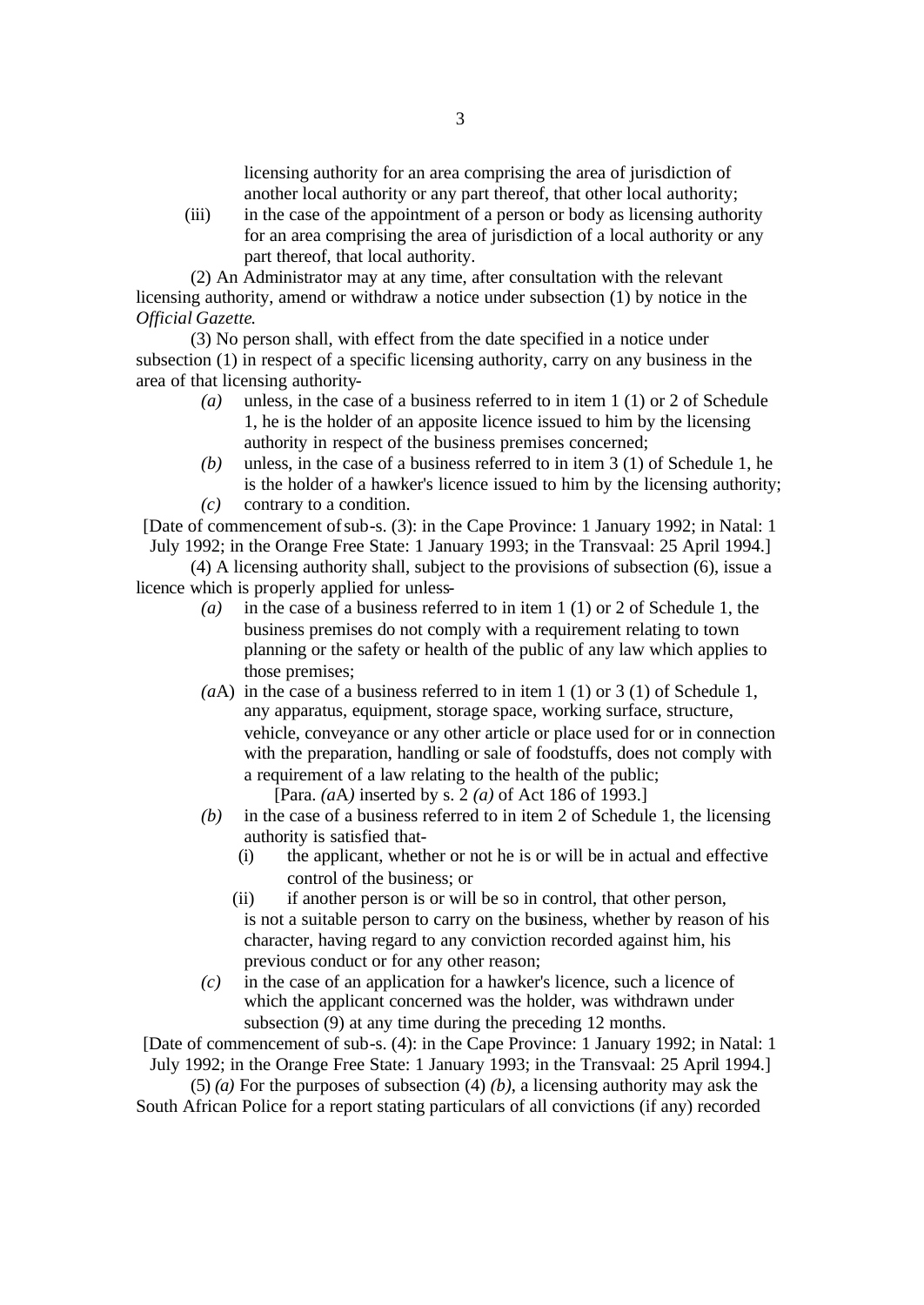against an applicant concerned or against any person referred to in subsection (4) *(b)* (ii).

*(b)* For the purposes of such a report any member of the South African Police may require the applicant or person concerned to furnish such information and particulars (including any finger-print, palm-print or foot-print) as that member may consider necessary.

[Date of commencement of sub-s. (5): in the Cape Province: 1 January 1992; in Natal: 1 July 1992; in the Orange Free State: 1 January 1993; in the Transvaal: 25 April 1994.]

(6) In considering an application for a licence, a licensing authority may-

- *(a)* grant the application on condition that-
	- (i) the business premises concerned shall, before the licence is issued, comply with a requirement contemplated in subsection (4) *(a)* stipulated by the licensing authority and made known in writing to the applicant;
	- (ii) any apparatus, equipment, storage space, working surface, structure, vehicle, conveyance, article or place referred to in subsection (4) *(a*A*)* shall, before the licence is issued, comply with a requirement contemplated in that subsection so stipulated and made known; or
- *(b)* issue the licence subject to any condition therein specified in terms of which the licence holder shall in connection with the business premises or any such apparatus, equipment, storage space, working surface, structure, vehicle, conveyance, article or place-
	- (i) comply with a specific requirement contemplated in subsection (4) *(a)* or *(a*A*)*, as the case may be; or
	- (ii) within a specified period comply with such a requirement. [Sub-s. (6) substituted by s. 2 *(b)* of Act 186 of 1993.]

[Date of commencement of sub-s. (6): in the Cape Province: 1 January 1992; in Natal: 1 July 1992; in the Orange Free State: 1 January 1993; in the Transvaal: 25 April 1994.]

(7) A licensing authority may, on application by a licence holder, by way of endorsement on the licence-

- *(a)* amend a condition;
- *(b)* extend the period referred to in subsection  $(6)$  *(b) (ii)*;
- *(c)* revoke a condition;

*(d)* indicate that a condition specified in the licence has been complied with. [Date of commencement of sub-s. (7): in the Cape Province: 1 January 1992; in Natal: 1 July 1992; in the Orange Free State: 1 January 1993; in the Transvaal: 25 April 1994.]

(8) *(a)* A licensing authority may at any time, after giving the licence holder concerned a reasonable opportunity to be heard, if it considers it necessary on the ground of changed circumstances in relation to a business or the relevant business premises, by way of endorsement on the licence concerned amend a condition or impose a condition referred to in subsection (6) *(b)*.

*(b)* For the purposes of paragraph *(a)*, a licensing authority may require a licence holder in writing to produce his licence to the licensing authority.

[Date of commencement of sub-s. (8): in the Cape Province: 1 January 1992; in Natal: 1 July 1992; in the Orange Free State: 1 January 1993; in the Transvaal: 25 April 1994.]

(9) A licensing authority may at any time, after giving the licence holder concerned a reasonable opportunity to be heard, withdraw or suspend a licence-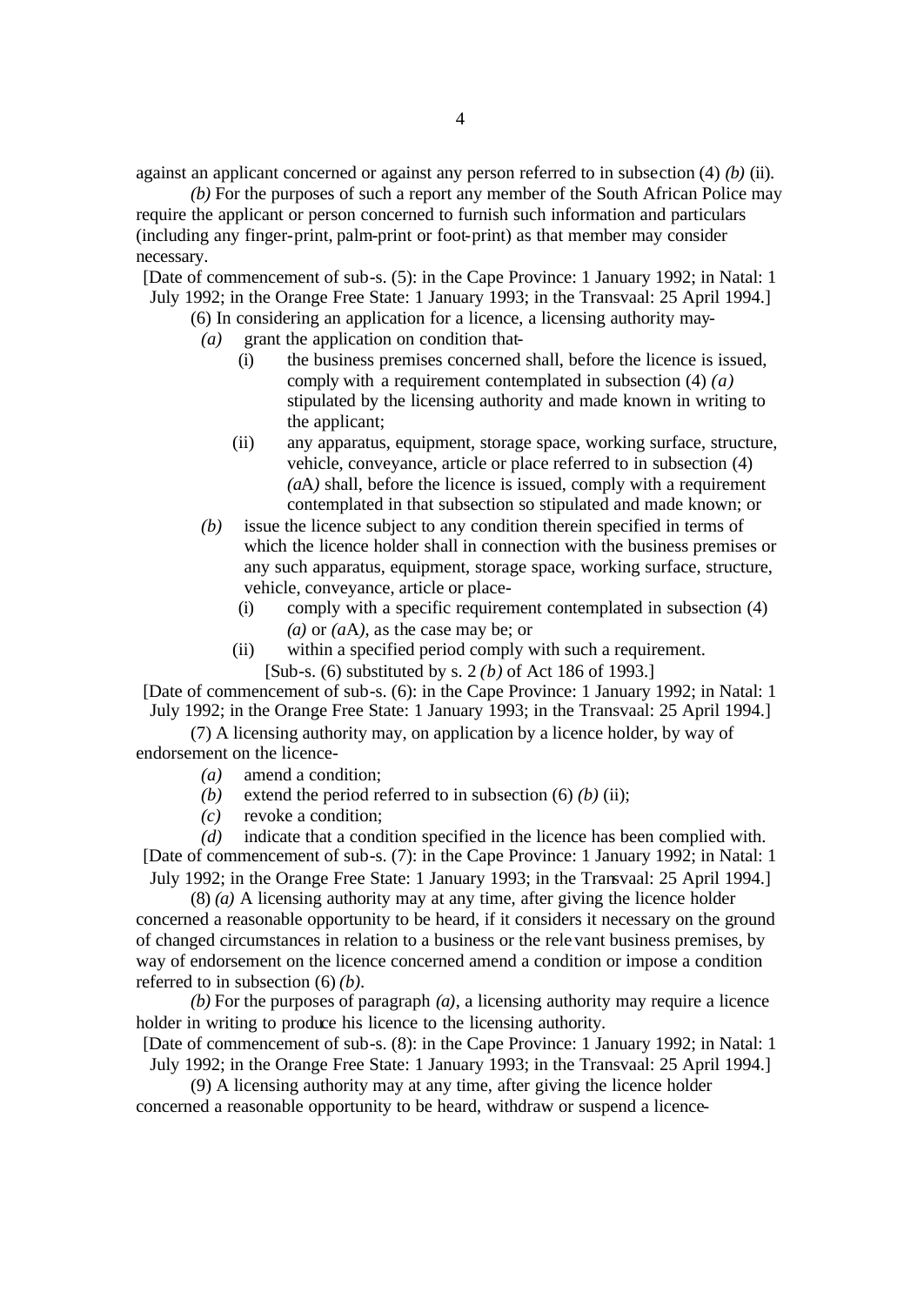- *(a)* on the ground that the business premises do not comply with a requirement contemplated in subsection (4) *(a)*;
- *(b)* on the ground that the licence holder failed to produce his licence to the licensing authority within 14 days after the receipt of a written request referred to in subsection (8) *(b)*;
- *(c)* in the case of a business referred to in item 2 of Schedule 1, if the licensing authority is satisfied that, if application had been made at that time for the licence concerned, the application could have been refused by virtue of subsection (4) *(b)*;
- *(d)* in the case of a business referred to in item 1 (1) or 3 (1) of Schedule 1, on the ground that-
	- (i) any foodstuff sold by the licence holder does not comply with a requirement of a law relating to the health of the public;
	- (ii) any apparatus, equipment, storage space, working surface, structure, vehicle, conveyance or any other article or place used for or in connection with the preparation, handling or sale of foodstuffs, does not comply with a requirement of a law relating to the health of the public.

[Sub-para. (ii) substituted by s. 2 *(c)* of Act 186 of 1993.]

[Date of commencement of sub-s. (9): in the Cape Province: 1 January 1992; in Natal: 1 July 1992; in the Orange Free State: 1 January 1993; in the Transvaal: 25 April 1994.]

(10) When a licensing authority decides to refuse an application for a licence, or to grant such an application subject to a condition contemplated in subsection (6) *(a)*, or to issue a licence subject to a condition, or to amend or impose a condition under subsection (8), or to withdraw or suspend a licence, it shall as soon as practic able-

- *(a)* notify the applicant or licence holder concerned in writing of its decision;
- *(b)* furnish the applicant or licence holder concerned in writing with the reasons for its decision;
- *(c)* inform the applicant or licence holder concerned in writing of his right of appeal under section 3.

[Sub-s. (10) substituted by s. 2 *(d)* of Act 186 of 1993.]

[Date of commencement of sub-s. (10): in the Cape Province: 1 January 1992; in Natal: 1 July 1992; in the Orange Free State: 1 January 1993; in the Transvaal: 25 April 1994.]

(11) The issue of a licence shall not relieve the licence holder of complying with any law or legal requirement in connection with the business or premises concerned. [Date of commencement of sub-s. (11): in the Cape Province: 1 January 1992; in Natal: 1

July 1992; in the Orange Free State: 1 January 1993; in the Transvaal: 25 April 1994.] **3 Appeals**

(1) Any person who feels himself aggrieved by a decision of a licensing authority may appeal against the decision in accordance with the provisions of a regulation contemplated in section 6 (1) *(a)* (vi).

(2) If a licensing authority fails to make a decision on any application in terms of this Act within 21 days after the receipt of the application or within such extended period as may be agreed upon between the licensing authority and the applicant concerned, it shall for the purposes of this section be presumed that the application was refused by the licensing authority.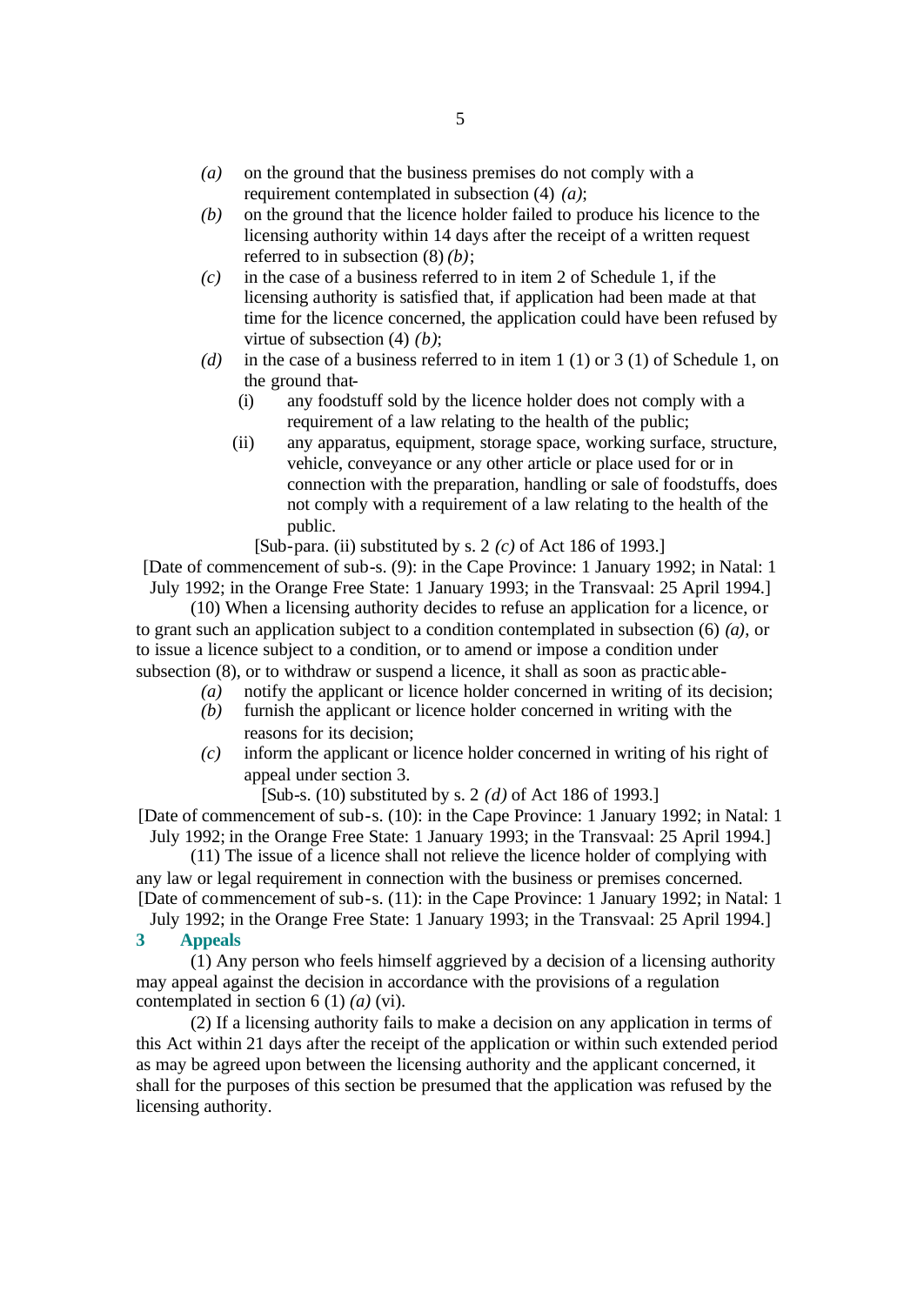[Date of commencement of s. 3: in the Cape Province: 1 January 1992; in Natal: 1 July 1992; in the Orange Free State: 1 January 1993; in the Transvaal: 25 April 1994.]

#### **4 Amendment of Schedule 2**

(1) The Minister may, whenever he deems it necessary or expedient in the public interest or for the better attainment of the objects of this Act, amend Schedule 2 by notice in the *Gazette*, by altering or adding any item.

(2) Different amendments may be so effected in respect of different areas.

#### **5 Penal provisions**

(1) Any person who contravenes a provision of section 2 (3) shall be guilty of an offence and liable on conviction-

- *(a)* to a fine not exceeding R1 000 or imprisonment for a period not exceeding three months, or to both such fine and such imprisonment; and
- *(b)* to an additional fine not exceeding R10 for every day on which the offence continues.

(2) *(a)* When a person in control of a business, or a director, manager, employee or agent, of a licence holder performs any act which it would be an offence under subsection (1), read with section 2 (3) *(c)*, for that licence holder to perform himself, the licence holder shall be deemed to have performed the act himself, and shall be liable on conviction to the penalties mentioned in subsection (1), unless he proves to the satisfaction of the court that-

- (i) in performing the act the person in control, or the director, manager, employee or agent, was acting without his knowledge or permission;
- (ii) all reasonable steps were taken by him to prevent the performance of any act of the kind in question; and
- (iii) it was not within the scope of the authority or the course of employment of the person in control, or the director, manager, employee or agent, to perform any act of the kind in question.

*(b)* The fact that a licence holder issued instructions forbidding any act referred to in subsection (1), shall not by itself be accepted as sufficient proof that he took all steps referred to in paragraph *(a)* (ii).

*(c)* When a licence holder is by virtue of the provisions of paragraph *(a)* liable for anything done by any other person, that other person shall also be liable as if he were the licence holder.

(3) In any prosecution for an offence referred to in subsection (1), an allegation in the charge concerned that-

- *(a)* any goods with which a business was carried on or which were used in connection with a business were or were not of a particular kind, class, type or description;
- *(b)* any place is situate in a particular area;
- *(c)* any person was in control of a business or was a director, manager, employee or agent of a licence holder,

shall be presumed to be correct unless the contrary is proved.

(4) A fine imposed or bail estreated in respect of an offence under subsection (1), shall accrue-

*(a)* where the offence was committed within the area of jurisdiction of a local authority, to that local authority;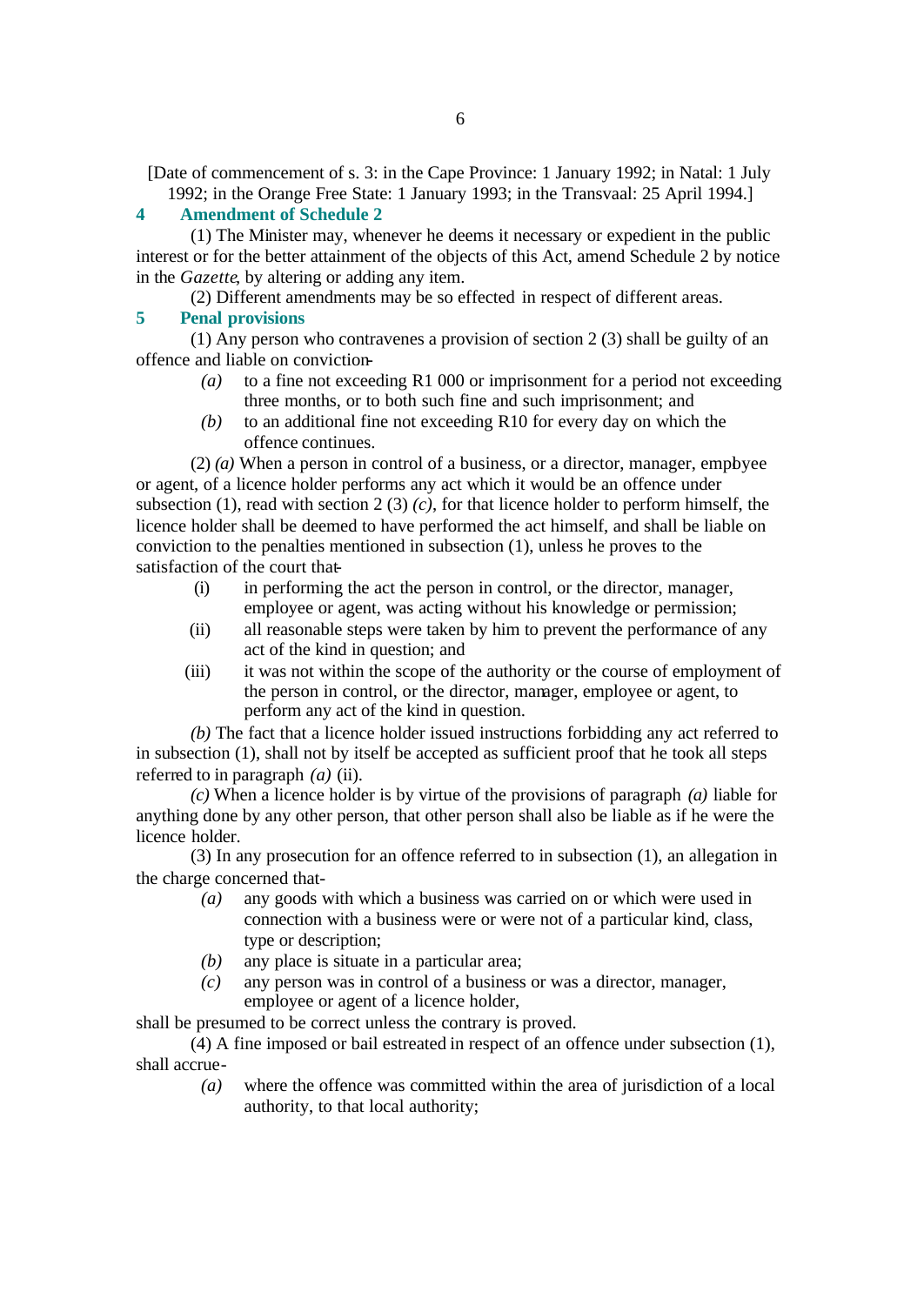```
[Date of commencement of s. 5: in the Cape Province: 1 January 1992; in Natal: 1 July
```
1992; in the Orange Free State: 1 January 1993; in the Transvaal: 25 April 1994.] **6 Regulations**

#### (1) An Administrator may make regulations for his province regarding-

- *(a)* the attainment of the objects of sections 2 and 3, including, without prejudice to the generality of the aforegoing-
	- (i) the constitution of any body appointed as a licensing authority;
	- (ii) the powers, duties and functions of licensing authorities;
	- (iii) applications that are required or permitted to be made for the purposes of the said sections;
	- (iv) the issuing, amendment, suspension, withdrawal and transfer of licences;
	- (v) the issuing of duplicates of licences;
	- (vi) appeals in terms of section 3, including the referral of appeals to appeal committees, and the constitution, functions and procedures, and the legal effect of findings, of such committees;
	- (vii) the liability of any person for reasonable expenses in respect of inspections or the performance of any other act in relation to any matter specified in this paragraph;
	- (viii) the appointment of inspectors, and their powers, duties and functions;
		- (ix) the provision of administrative services to licensing authorities;
		- (x) the delegation or assignment by a licensing authority of its powers or duties;
		- (xi) any matter which in terms of this Act is required or permitted to be prescribed by regulation;
- *(b)* (i) the disposal of any goods, receptacle, vehicle or movable structure removed and impounded as contemplated in section 6A (1) *(d)* (ii);
	- (ii) the liability of any person for any reasonable expenses incurred in connection with such removal, impoundment and disposal;

[Para. *(b)* substituted by s. 3 (1) *(a)* of Act 186 of 1993.]

*(c)* in connection with any matter contemplated in paragraph *(a)*, the powers, duties and functions of local authorities in relation to any such matter, including the power to make by-laws in respect thereof and so to enact, subject to the provisions of this Act, such penal, differential and exempting provisions as may be deemed necessary.

[Para. *(c)* substituted by s. 3 (1) *(b)* of Act 186 of 1993.]

(2) Different regulations may be made in respect of different businesses, areas or local authorities.

(3) A regulation may prescribe penalties not exceeding a fine of R1 000 or imprisonment for a period of three months for any contravention of or failure to comply with its provisions.

(4) *(a)* The Administrator shall, not less than one month before promulgating a regulation under subsection (1), cause a draft of the regulation to be published in the *Official Gazette*, together with a notice declaring his intention to issue such a regulation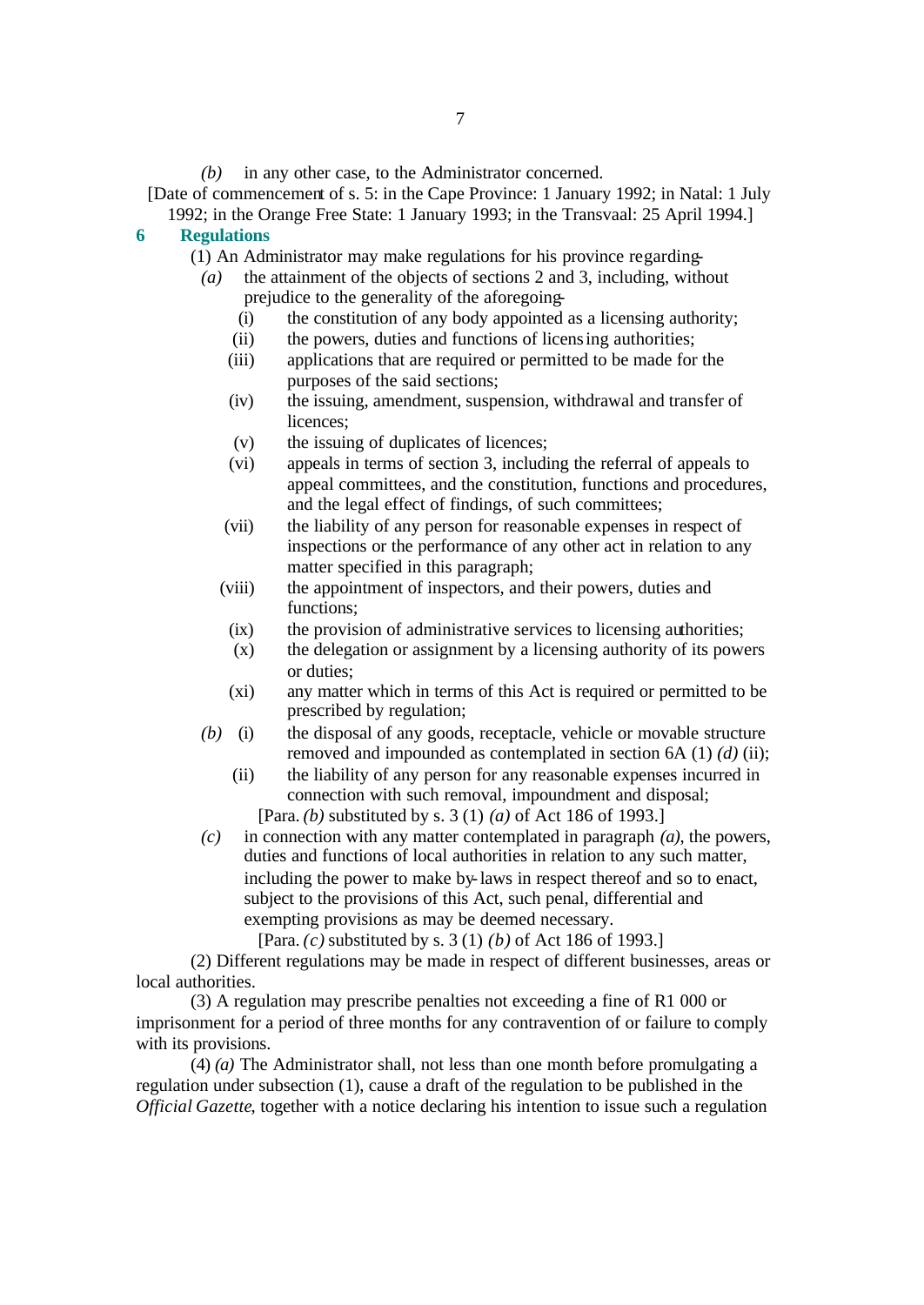and inviting interested persons to furnish him with comments thereon or representations in connection therewith.

*(b)* If the Administrator determines upon any alteration on a draft regulation so published, as a result of comments or representations furnished to him in respect thereof, it shall not be necessary to publish the alteration in terms of this subsection before the amended draft is promulgated as a regulation.

[Sub-s. (4) substituted by s. 3 (1) *(c)* of Act 186 of 1993.]

(5) The provisions of any law which warrants the seizure of articles, including Chapter 2 of the Criminal Procedure Act, 1977 (Act 51 of 1977), shall not apply in respect of the seizure of anything-

- *(a)* which is concerned in or suspected to be concerned in the commission of an offence-
	- (i) in terms of this Act or in terms of a by-law contemplated in section 6A (1); and
	- [Sub-para. (i) substituted by s. 3 (1) *(d)* of Act 186 of 1993.]
	- (ii) relating to the carrying on of the business of street vendor, pedlar or hawker;
- *(b)* which may afford evidence of the commission or suspected commission of such an offence; or
- *(c)* which is intended to be used or is suspected to be intended to be used in the commission of such an offence.

[Date of commencement of sub-s. (5): in Natal: 1 July 1992; in the Cape Province: 28 August 1992; in the Orange Free State: 1 January 1993; in the Transvaal: 25 April 1994.]

(6) A regulation shall in the province concerned have legal effect as if it were a proclamation issued by the Administrator under section 14 (2) *(a)* of the Provincial Government Act, 1986 (Act 69 of 1986).

#### **6A Powers of local authority**

(1) *(a)* A local authority may, with the approval of the Administrator, make bylaws regarding-

- (i) the supervision and control of the carrying on of the business of street vendor, pedlar or hawker;
- (ii) the restriction of the carrying on of such business-
	- *(aa)* in a garden or park to which the public has a right of access;
	- *(bb)* on a verge as defined in section 1 of the Road Traffic Act, 1989 (Act 29 of 1989), contiguous to-
		- (A) a building belonging to, or occupied solely by, the State or the local authority concerned;
		- (B) a church or other place of worship;
		- (C) a building declared to be a national monument under the National Monuments Act, 1969 (Act 28 of 1969);
			- *(cc)* in an area declared or to be declared under subsection (2)

*(a)*;

- (iii) the prohibition of the carrying on of such business-
	- *(aa)* in a garden or park as contemplated in subparagraph (ii) *(aa)*;
	- *(bb)* on a verge so defined as contemplated in subparagraph (ii) *(bb)*;
	- *(cc)* in an area declared or to be declared under subsection (2) *(a)*;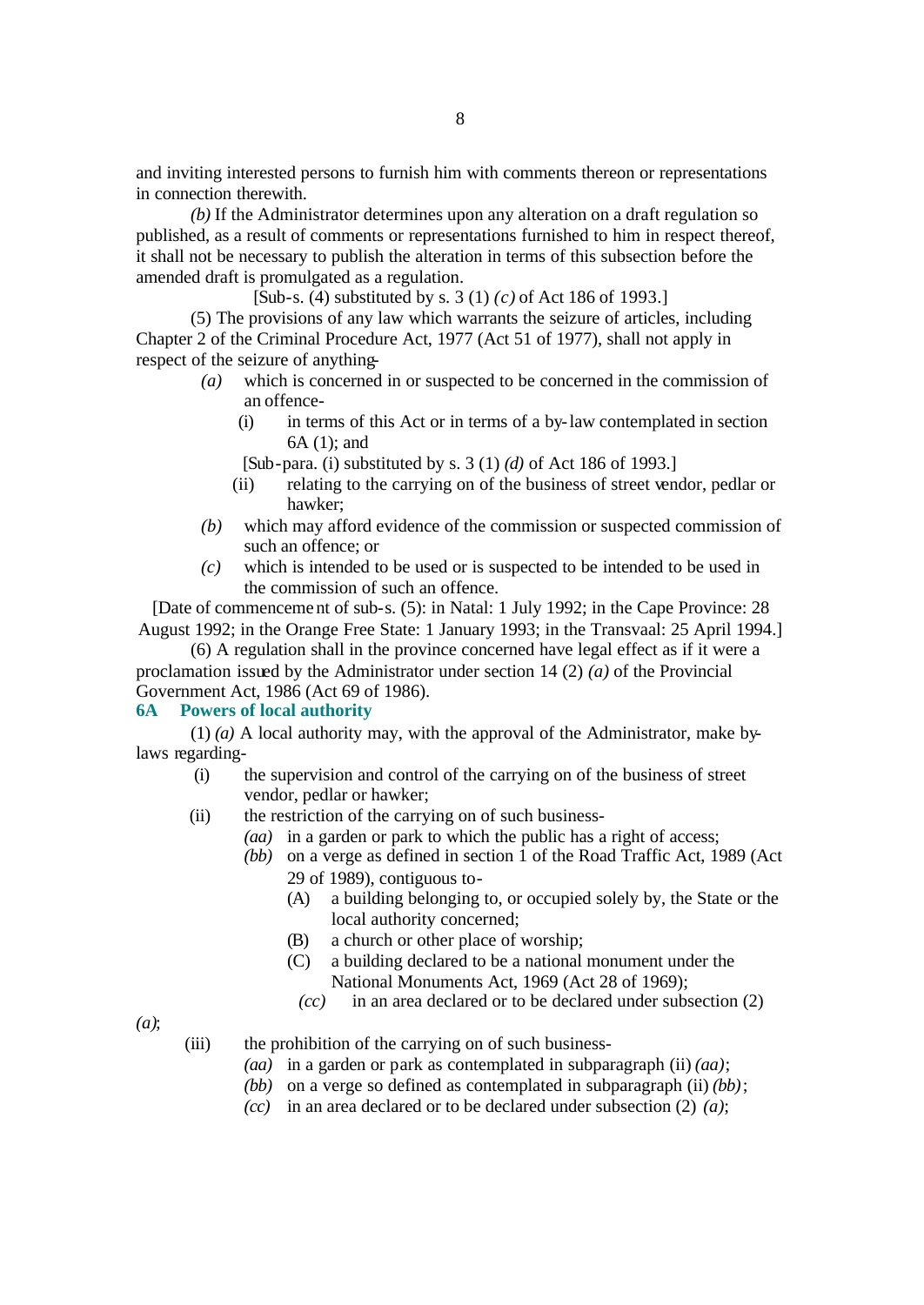- *(dd)* at a place where-
	- (A) it causes an obstruction in front of a fire hydrant or an entrance to or exit from a building;
	- (B) it causes an obstruction to vehicular traffic; or
	- (C) it substantially obstructs pedestrians in their use of a sidewalk as defined in section 1 of the Road Traffic Act, 1989;
- *(ee)* on a verge so defined contiguous to a building in which business is being carried on by any person who sells goods of the same nature as or of a similar nature to goods being sold by the street vendor, pedlar or hawker concerned, without the consent of that person;
- *(ff)* on that half of a public road contiguous to a building used for residential purposes, if the owner or person in control or any occupier of the building objects thereto.

*(b)* A by-law made under this subsection, other than a by-law contemplated in paragraph  $(a)$  (ii), shall not-

- (i) restrict the carrying on of the business of street vendor, pedlar or hawker to-
	- *(aa)* specified hours or places; or
	- *(bb)* specified goods or services;
- (ii) impose a restriction or requirement in relation to a street vendor, pedlar or hawker that is not in terms of any other by-law or regulation of the local authority concerned imposed in relation to a person carrying on business in the same goods and services on fixed premises: Provided that this subparagraph shall not prevent the making of a by-law which is necessitated by reason of the business concerned being carried on elsewhere than on fixed premises.
- *(c)* No by-law made under this subsection shall-
- (i) require a street vendor, pedlar or hawker to hold a licence, permit, authority, certificate or approval in respect of such business: Provided that a by-law may prohibit a person from carrying on such business on any stand or in any area contemplated in subsection (3) *(b)* if he is not in possession of proof that he has hired such stand or area from the local authority concerned or that it has otherwise been allocated to him;
- (ii) prohibit the carrying on of such business-
	- *(aa)* within a specified distance from any specified place or point;
	- *(bb)* at any place for longer than a specified period;
	- *(cc)* if the business concerned is not periodically moved from place to place;
- (iii) protect any person against trade competition, except to the extent contemplated in paragraph *(a)* (iii) *(ee)*.

*(d)* A by-law made under this subsection-

- (i) may, for any contravention thereof or failure to comply therewith, prescribe a penalty of a fine or imprisonment for a period not exceeding three months;
- (ii) may provide for the removal and impoundment by an officer of any goods, receptacle, vehicle or movable structure-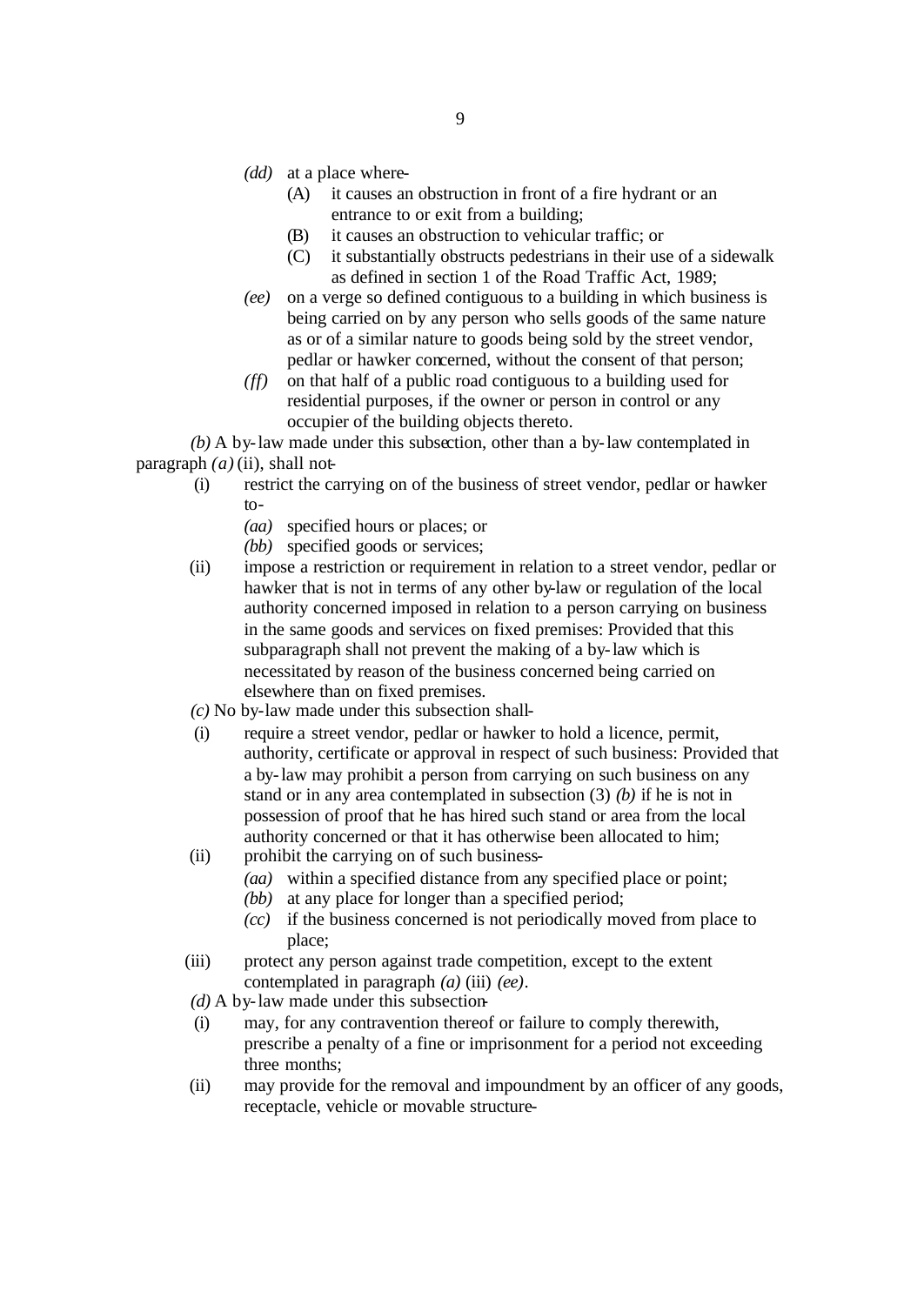- *(aa)* which he reasonably suspects is being used or intended to be used or has been used in or in connection with the carrying on of the business of street vendor, pedlar or hawker; and
- *(bb)* which he finds at a place where in terms of a by-law under subsection (1)  $(a)$  (ii) or (iii), the carrying on of such business is restricted or prohibited and which, in his opinion, constitutes an infringement of such by-law,

whether or not such goods, receptacle, vehicle or movable structure is in the possession or under the control of any person at the time of such removal or impoundment.

(2) *(a)* A local authority may, subject to the provisions of paragraphs *(b)* up to and including *(j)*, by resolution declare any place in its area of jurisdiction to be an area in which the carrying on of the business of street vendor, pedlar or hawker may be restricted or prohibited.

*(b)* A motion that steps be taken to declare an area under this subsection shall be dealt with at a meeting of the local authority.

*(c)* Before such a motion is adopted, the local authority shall have regard to the effect of the presence of a large number of street vendors, pedlars or hawkers in that area and shall consider whether-

- (i) more effective supervision or control in that area, including negotiations with any person carrying on in that area the business of street vendor, pedlar or hawker or their representatives, will make such declaration unnecessary; and
- (ii) the intended restriction or prohibition will drive out of business a substantial number of street vendors, pedlars or hawkers.

*(d)* If such a motion is adopted the local authority shall cause a plan to be prepared showing the position of the area concerned.

*(e)* On completion of the said plan the local authority shall cause to be published in a newspaper circulating in the area of jurisdiction of that local authority, a notice setting out its intention to effect the restriction or prohibition concerned as well as its reasons therefor, stating that the said plan is open for inspection at a place and during the hours mentioned in the notice and calling upon any person who has any objection to the intended restriction or prohibition to submit in writing to the local authority within a period mentioned in the notice, which period shall not be shorter than 21 days following the day upon which the notice appeared in the newspaper, such objection or objections.

*(f)* The local authority shall, at least 21 days before the last day on which objections may be submitted in terms of such notice, cause a copy of the said notice to be displayed at a suitable place in or near the area concerned.

*(g)* The local authority shall consider every objection submitted in terms of paragraph *(e)* or *(f)* and may thereafter resolve on the declaration of the area concerned.

*(h)* The local authority shall cause the declaration to be published in the *Official Gazette*, and such declaration shall take effect on the date of such publication.

*(i)* The local authority shall forthwith after the publication referred to in paragraph *(h)*, submit to the Administrator a copy of the plan of the area, the notice published in the newspaper in terms of paragraph *(e)*, the notice published in the *Official Gazette* in terms of paragraph *(h)* and all objections received, together with its comments thereon.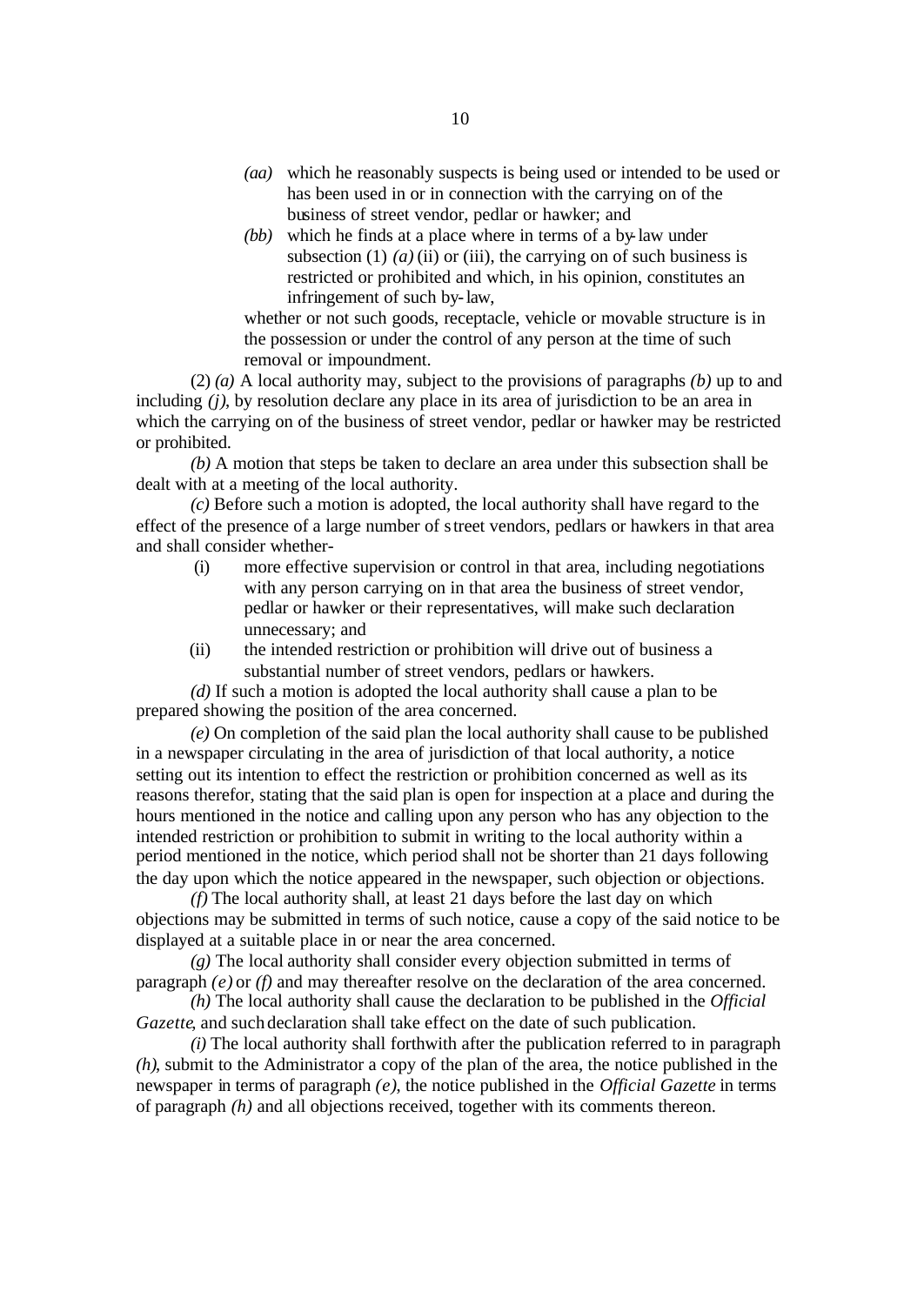*(j)* The Administrator may within a period of 60 days after such submission and after consultation with the local authority concerned, by notice in the *Official Gazette* amend or revoke the declaration concerned.

*(k)* Notwithstanding the provisions of section 17C (2) of the Promotion of Local Government Affairs Act, 1983 (Act 91 of 1983), a local authority shall not authorize any committee of, or any officer or employee in the service of, the local authority to perform any duty assigned to the local authority by or under paragraph *(b)*, *(c)* or *(g)*.

(3) Notwithstanding the provisions of any other law, a local authority may-

- *(a)* by resolution, after compliance *mutatis mutandis* with the provisions of subsection (2) *(b)* up to and including *(h)*, lease any verge as defined in section 1 of the Road Traffic Act, 1989, or any portion thereof, to the owner or occupier of the contiguous land on the condition that such owner or occupier shall admit a specified number of street vendors, pedlars or hawkers in stands or places on such verge designated by such owner or occupier;
- *(b)* (i) set apart by resolution and demarcate stands or areas for the purposes of the carrying on of the business of street vendor, pedlar or hawker on any public road the ownership or management of which is vested in the local authority or on any other property in the occupation and under the control of the local authority; and
	- (ii) in like manner extend, reduce or disestablish any such stand or area;
- *(c)* by agreement let or otherwise allocate any stand or area demarcated under paragraph *(b)* (i) or otherwise established for such purposes.

(4) *(a)* An Administrator may, in respect of any area outside the area of

jurisdiction of a local authority-

- (i) make regulations regarding supervision and control of the carrying on of the business of street vendor, pedlar or hawker, the restriction on the carrying on of such business as referred to in subsection (1) *(a)* (ii) and the prohibition of the carrying on of such business as referred to in subsection (1) *(a)* (iii), and the provisions of subsection (1) *(b)*, *(c)* and *(d)* shall *mutatis mutandis* apply in respect of such regulations;
- (ii) subject to the provisions of paragraphs *(c)* and *(d)*, declare any place in such area to be an area in which the carrying on of such business may be restricted or prohibited;
- (iii) lease any verge as referred to in subsection (3) *(a)*, or any portion thereof, to the owner or occupier of the contiguous land on the condition so referred to;
- (iv) set apart and demarcate stands and areas for the purposes of the carrying on of the business of street vendor, pedlar or hawker on any public road the ownership or management of which is vested in the Administrator or the Provincial Administration concerned or on any other property in the occupation and under the control of the Administrator or such Provincial Administration and in like manner extend, reduce or disestablish any such stand or area so set apart or demarcated;
- (v) by agreement let or otherwise allocate any stand or area demarcated under subparagraph (iv) or otherwise established for such purposes.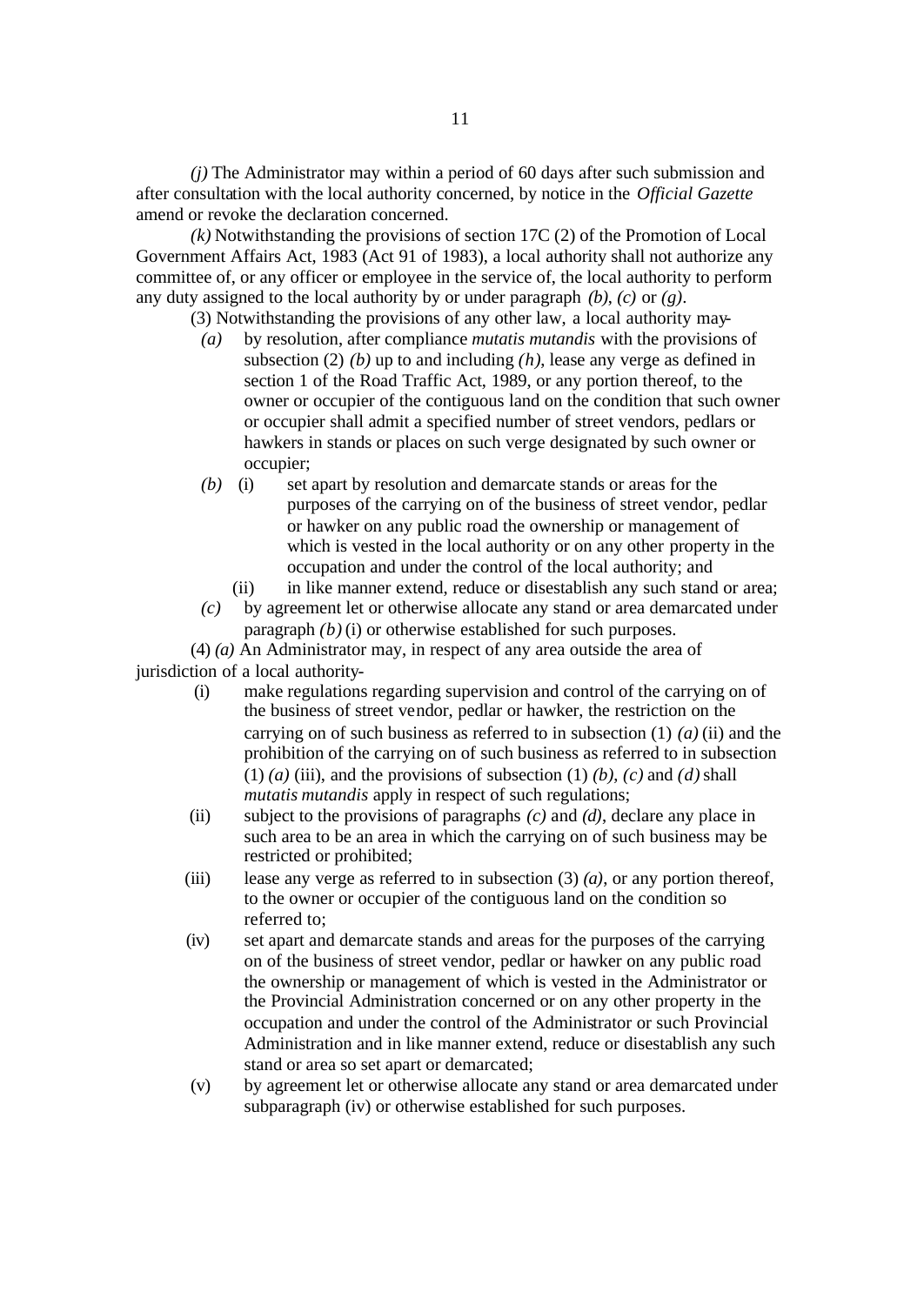*(b)* Different regulations may be made under paragraph *(a)* (i) in respect of different areas.

*(c)* Before the Administrator makes a declaration as contemplated in paragraph  $(a)$  (ii), he shall-

- (i) have regard to the effect referred to in subsection (2) *(c)* and consider the factors contemplated in subsection (2) *(c)* (i) and (ii);
- (ii) cause a plan to be prepared as referred to in subsection  $(2)$   $(d)$ ;
- (iii) cause a notice to be published as referred to in subsection  $(2)$   $(e)$ ;
- (iv) cause a notice to be displayed as referred to in subsection (2) *(f)*;
- (v) consider every objection submitted in terms of paragraphs (iii) and (iv).

*(d)* After the Administrator has made such declaration, he shall cause it to be published in the *Official Gazette*, and such declaration shall take effect on the date of such publication.

[S. 6A inserted by s. 4 of Act 186 of 1993.]

# **7 Repeal and amendment of laws**

(1) Subject to the provisions of subsections  $(2)$ ,  $(3)$ ,  $(4)$  and  $(5)$ -

- *(a)* the provisions of any ordinance of a province in relation to an institution or body referred to in section 84 (1) *(f)* of the Provincial Government Act, 1961 (Act 32 of 1961), are hereby repealed in so far as they confer a power to make by-laws or regulations prohibiting the carrying on of any business unless a licence, permit, authority, certificate or approval has been issued or granted in respect of the business concerned;
- *(b)* the laws mentioned in Schedule 3 are hereby repealed or amended to the extent indicated in the third column of that Schedule.

(2) The repeal or amendment by subsection (1) of any particular law shall take effect in a province on a date determined by the Administrator by proclamation in the *Official Gazette*.

(3) Different dates may under subsection (2) be so determined in respect of different laws, different provisions of such laws, different areas of jurisdiction of different local authorities, or different defined areas.

(4) An Administrator may in any such proclamation enact such transitional provisions and savings as he may in connection with any particular law or provision thereof, or any regulation or by-law made thereunder, deem necessary.

(5) The amendment of a provision of an ordinance of a province by subsection (1) shall not affect the powers conferred upon the Administrator by section 14 (2) *(a)* of the Provincial Government Act, 1986 (Act 69 of 1986), in relation to the amendment, repeal or substitution of that or any other provision of that ordinance.

#### **8 Short title and commencement**

(1) This Act shall be called the Businesses Act, 1991.

(2) Subsections (3) up to and including (11) of section 2, and sections 3, 5 and 6 (5), shall come into operation in a province on a date fixed by the State President, after consultation with the Administrator, by proclamation in the *Gazette*.

(3) Different dates may under subsection (2) be fixed in respect of different provisions of this Act, different areas of jurisdiction of different local authorities, or different defined areas.

#### **Schedule 1**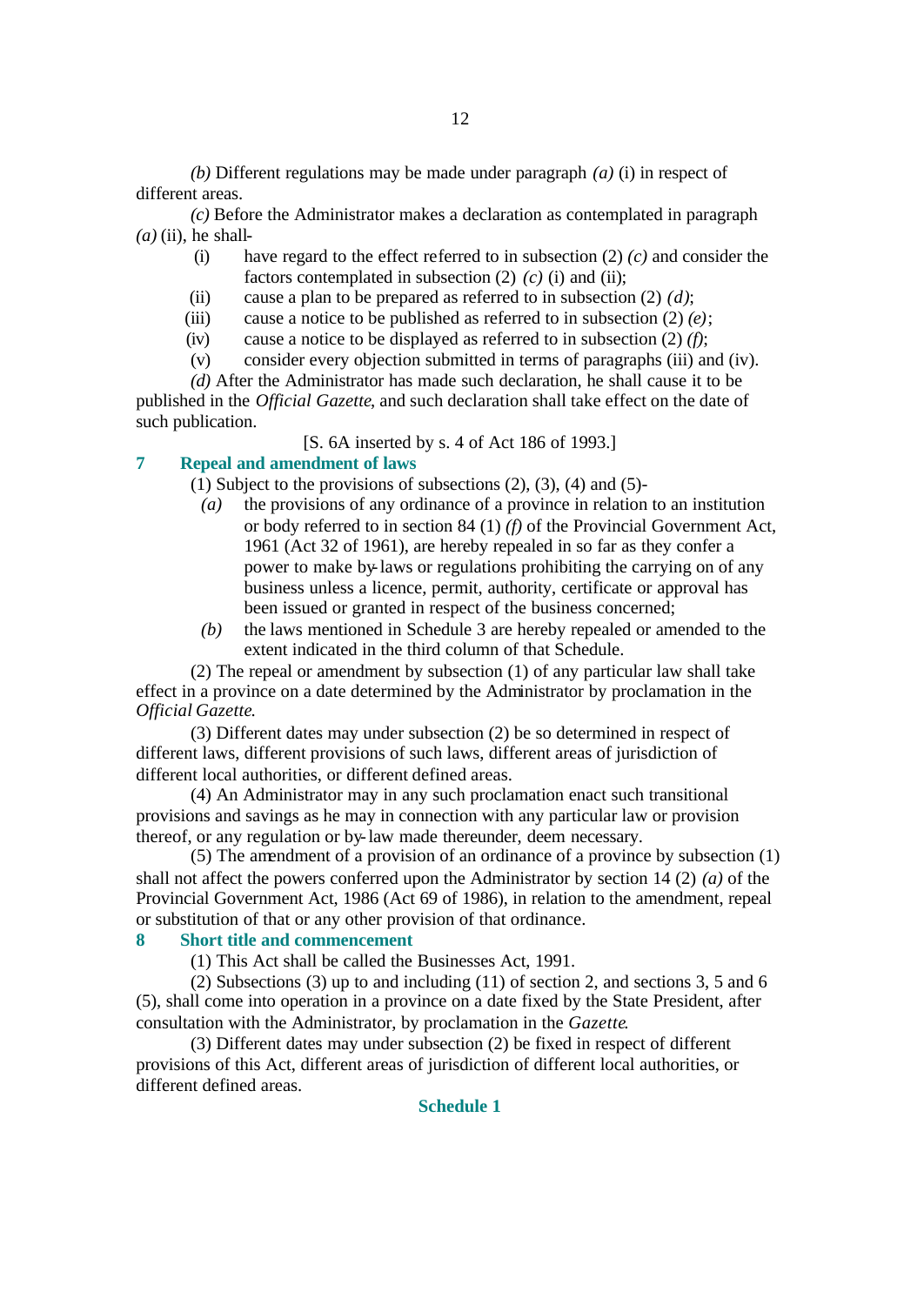#### **BUSINESSES IN RESPECT OF WHICH A LICENCE IS REQUIRED**

## (Section 2)

[Schedule 1 amended by s. 5 of Act 186 of 1993 and by s. 34 of Act 65 of 1996.] **Item 1: Sale or supply of meals or perishable foodstuffs**

- (1) The carrying on of business by the sale or supply to consumers of-
- *(a)* any foodstuff in the form of meals for consumption on or off the business premises; or
- *(b)* any perishable foodstuff.

(2) For the purposes of subitem (1) 'perishable foodstuff' means any foodstuff or category of foodstuffs declared by an Administrator by notice in the *Official Gazette* to be a perishable foodstuff in the province concerned for the purposes of this item.

[Subitem (2) substituted by s. 5 of Act 186 of 1993.]

# **Item 2: Provision of certain types of health facilities or entertainment**

The carrying on of business by-

- *(a)* providing turkish baths, saunas or other health baths;
- *(b)* providing massage or infra-red treatment:
- *(c)* making the services of an escort, whether male or female, available to any other person;
- *(d)* keeping three or more mechanical, electronic or electrical contrivances, instruments, apparatus or devices which are designed or used for the purpose of the playing of any game or for the purpose of recreation or amusement, and the operation of which involves the payment of any valuable consideration, either by the insertion of a coin, token coin or disc therein or in an appliance attached thereto or in any other manner;
- *(e)* keeping three or more snooker or billiard tables;
- *(f)* keeping or conducting a night club or discothèque;
- *(g)* keeping or conducting a cinema or theatre;
- *(h)* conducting adult premises referred to in section 24 of the Films and Publications Act, 1996.

[Para. *(h)* added by s. 34 of Act 65 of 1996.]

#### **Item 3: Hawking in meals or perishable foodstuffs**

(1) The carrying on of business, whether as principal, employee or agent, by selling any foodstuff in the form of meals or any perishable foodstuff-

- *(a)* which is conveyed from place to place, whether by vehicle or otherwise;
	- *(b)* on a public road or at any other place accessible to the public; or
	- *(c)* in, on or from a movable structure or stationary vehicle,

unless the business is covered by a licence for a business referred to in item 1 of this Schedule.

(2) For the purposes of subitem (1) 'perishable foodstuff' means any foodstuff or category of foodstuffs declared under item 1 (2) of this Schedule to be a perishable foodstuff.

#### **Schedule 2**

#### **BUSINESSES EXCLUDED FROM BUSINESSES REFERRED TO IN SCHEDULE 1**

- 1. A business which is carried on by the State or a local authority.
- 2. A business which is carried on by a charitable, religious, educational, cultural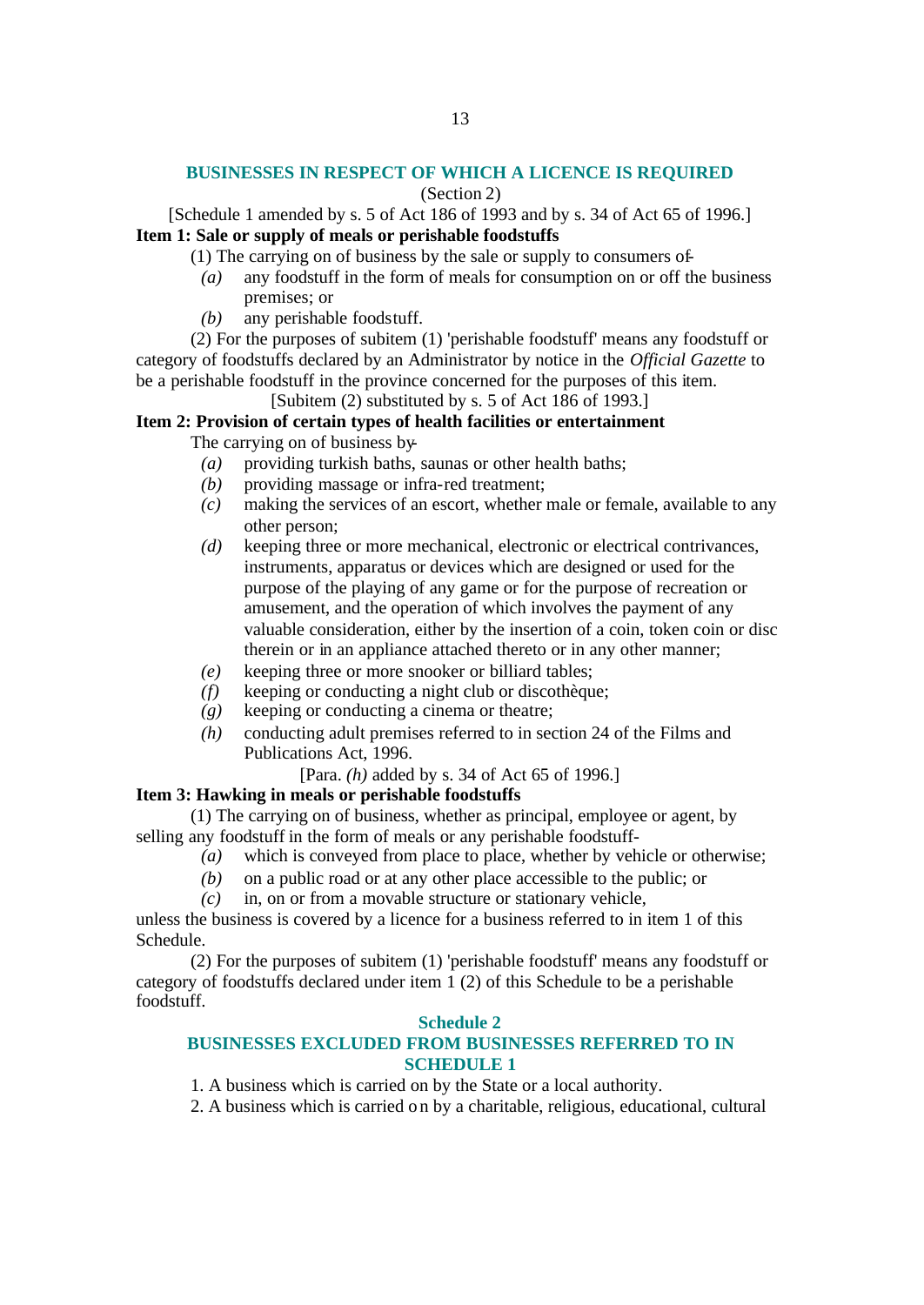or agricultural association, organization or institution of a public nature, if all profits derived from the business are devoted entirely to the purposes of that or any other such association, organization or institution.

3. In the case of a business referred to in item 1 (1) of Schedule 1, such a business which is carried on-

- *(a)* by a social, sports or recreation club which is a non-proprietary club and restricts the business to the sale or supply to its members and their guests of foodstuffs for consumption on or in the business premises;
- *(b)* by or on behalf of an employer for an employee as such of the employer.

4. A business referred to in item 1 (1) *(a)* of Schedule 1, if the meals concerned are prepared and sold in a private dwelling.

5. In the case of a business referred to in item 1 (1) *(b)* of Schedule 1, the sale of a perishable foodstuff referred to in that item, by a person who belongs to a category of persons which the Minister, in the relevant notice under item 1 (2) of that Schedule, has exempted from the provisions of section 2 (3) of this Act, read with the said item 1 (1) *(b)*, in relation to the perishable foodstuff concerned.

#### **Schedule 3**

#### **LAWS REPEALED OR AMENDED**

(Section 7)

[Schedule 3 amended by s. 93 (1) of Act 93 of 1996.]

**[NB:** The dates of commencement in the various provinces of the amendment or repeal of the laws mentioned in this Schedule are as follows: 1 January 1992 in the Cape Province (Administrator's Proclamation 83 of 1991 in Cape *Official Gazette* 4723 of 15 November 1991), 1 July 1993 in the Orange Free State (Administrator's Proclamation 20 of 1993 in OFS *Official Gazette* 27 of 25 June 1993), 1 April 1994 in Natal (Administrator's Proclamation 7 in Natal *Official Gazette* 4952 of 24 February 1994), and 25 April 1994 in the Transvaal (Administrator's Proclamation 29 in Tvl *Official Gazette* 4992 of 13 April 1994).**]**

**[NB:** Schedule 3 has been amended by s. 10 of the Transformation of Certain Rural Areas Act 94 of 1998, provisions which will be put into operation by proclamation.**]**

| No and year                               | Title                      | <b>Extent of repeal or amendment</b>                                                                                                                                                                                                                                                                                                                                                                                                                                                                                                                                         |
|-------------------------------------------|----------------------------|------------------------------------------------------------------------------------------------------------------------------------------------------------------------------------------------------------------------------------------------------------------------------------------------------------------------------------------------------------------------------------------------------------------------------------------------------------------------------------------------------------------------------------------------------------------------------|
| Cape of Good Hope<br>Ordinance 16 of 1976 | Shop Hours Ordinance, 1976 | 1. The amendment of section 1-<br>(a) by the insertion after the definition of<br>'council' of the following definition:<br>"hawker' means any person who,<br>whether as principal, employee or agent,<br>carries on business by selling goods -<br>(a) which he conveys from place to<br>place, whether by vehicle or otherwise;<br>on a public road as defined in<br>(b)<br>section 1 of the Road Traffic Act,<br>1989 (Act 29 of 1989), or at any<br>other place accessible to the<br>public; or<br>in, on or from a movable<br>(c)<br>structure or stationary vehicle;'; |
|                                           |                            |                                                                                                                                                                                                                                                                                                                                                                                                                                                                                                                                                                              |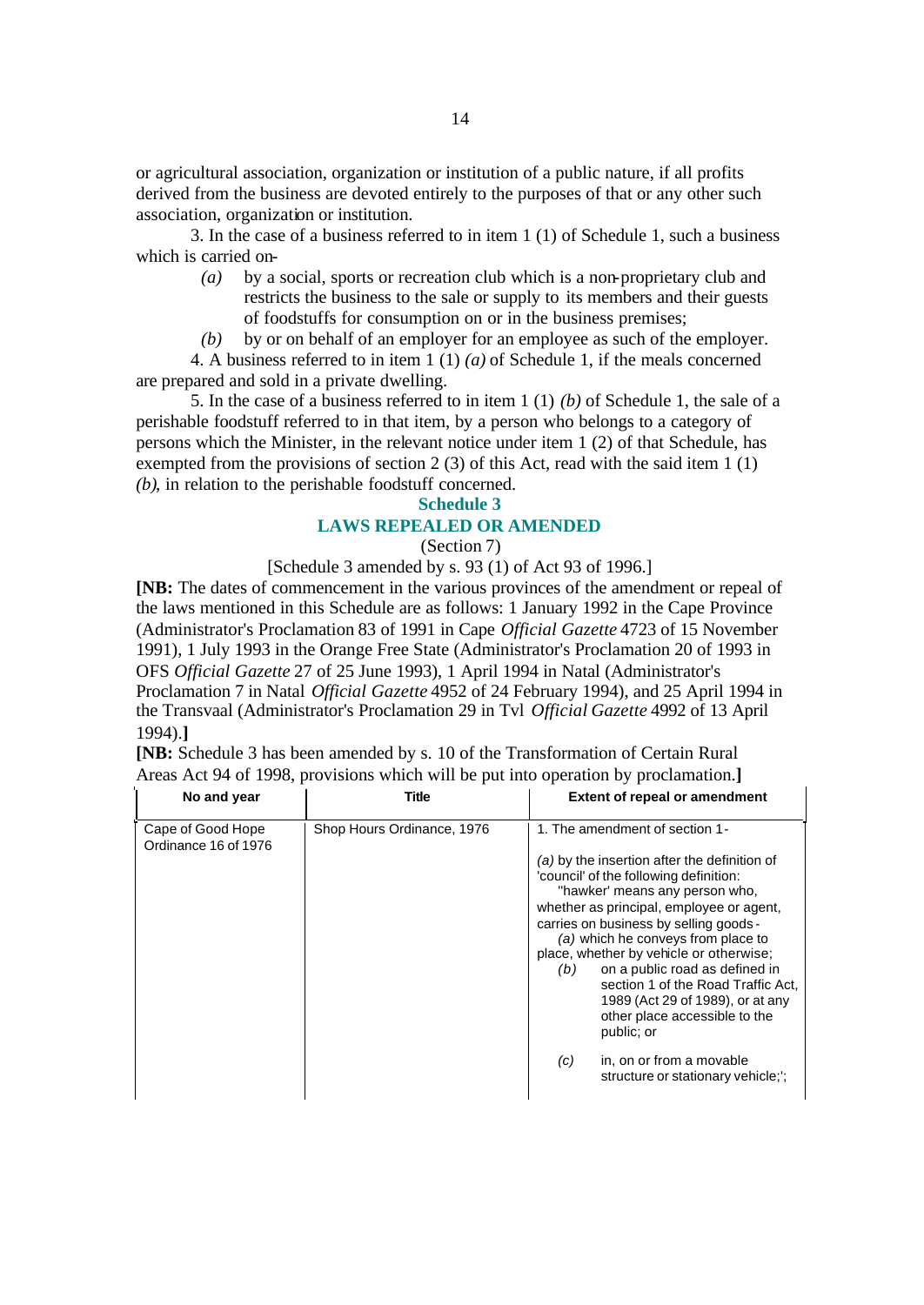```
(b) by the deletion of the definition of 
'Licences Ordinance';
(c) by the deletion of the definition of 
    'public holiday';
(d) by the substitution for paragraphs (a)
   and (b) of the definition of 'shop' of the 
   following paragraphs, respectively:
   '(a) an auctioneer or a barber or 
hairdresser trades; and
   (b) a person engages in the sale or 
           supply of goods manufactured 
           or produced by himself;'; and
(e) by the deletion of the definition of 
'weekday'.
2. The amendment of section 4-
(a) by the substitution for paragraph (a) of 
subsection (1) of the following paragraph:
   '(a) on a Sunday or religious public 
holiday;';
(b) by the deletion of paragraphs (b), (c), 
(d) and (e) of subsection (1); and
(c) by the substitution for subsection (2) of 
   the following subsection:
           '(2) The provisions of subsection 
(1) shall not apply to a hawker: Provided 
that no hawker and no employee or agent 
of a hawker shall trade in any goods other 
than the goods mentioned in Schedule 1, 
whether in a shop or otherwise, on a
Sunday or religious public holiday.'.
3. The repeal of sections 5 and 6.
4. The substitution for section 7 of the 
following section:
'7 Exemption from prohibition of trade 
on certain religious public holidays
```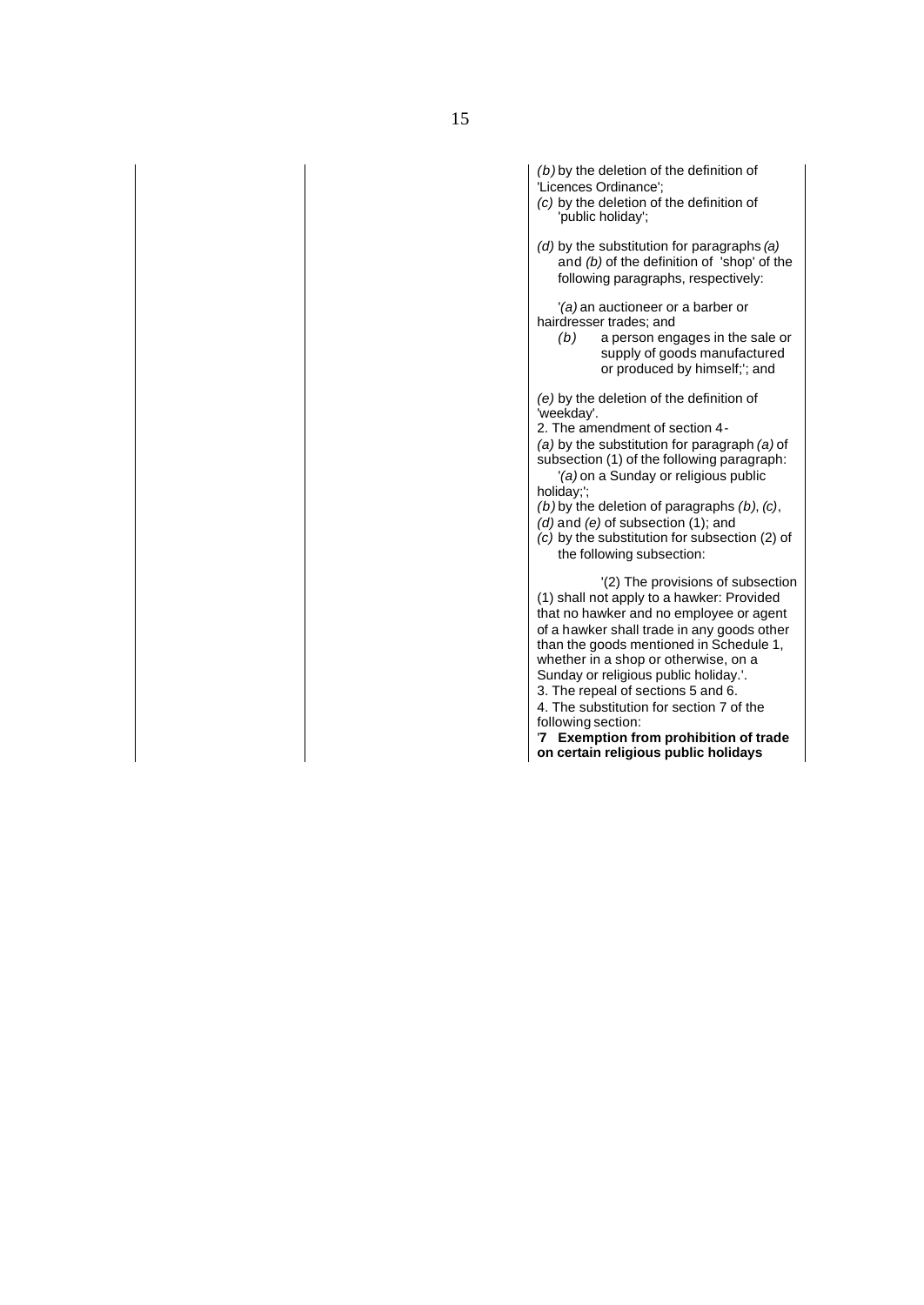resort, caravan park, holiday centre, holiday camp or picnic place, exempt such shopkeeper in respect of any year from the provisions of section 4 (1) *(a)* in relation to trade in such shop on religious public holidays in such year.

(2) An applicant for exemption under subsection (1) shall furnish the council with the grounds for his application, full particulars in respect of the class of goods in which he normally trades and such further information as the council may require.

(3) No application under subsection (1) shall be granted unless the council is satisfied that at the place where the shop is situated there is a reasonable need for the supply to the public on religious public holidays, of goods in which the applicant normally trades.

(6) If a council refuses any application in terms of subsection (1), the applicant may in the manner and within the period prescribed by regulation appeal to the Administrator against the decision of the council.'.

5. The repeal of sections 8, 9 and 10.

6. The amendment of section 11-

*(a)* by the substitution in subsection (1) for the words preceding paragraph (a) of the following words:

'The provisions of section 4 (1) shall not apply in respect of trading-';

*(b)* by the substitution for paragraph (b) of subsection (1) of the following paragraph:

'*(b)*in a shop by a cafe or restaurant keeper in relation to the sale or supply of meals or refreshments for consumption on or off the business premises;';

*(c)* by the insertion after paragraph (b) of subsection (1) of the following paragraph: '*(bA)* by a funeral undertaker;';

*(d)* by the substitution for paragraph (eA) of subsection (1) of the following paragraph:

'*(eA)* by a general dealer in a shop solely in relation to orders placed by, on behalf of or for the account of the owner of a seagoing vessel for delivery to such vessel;';

*(e)* by the deletion of subsection (3); and *(f)* by the deletion of subsection (5).

7. The amendment of section 13 by the substitution in subsection (2) for the words preceding paragraph (a) of the following words: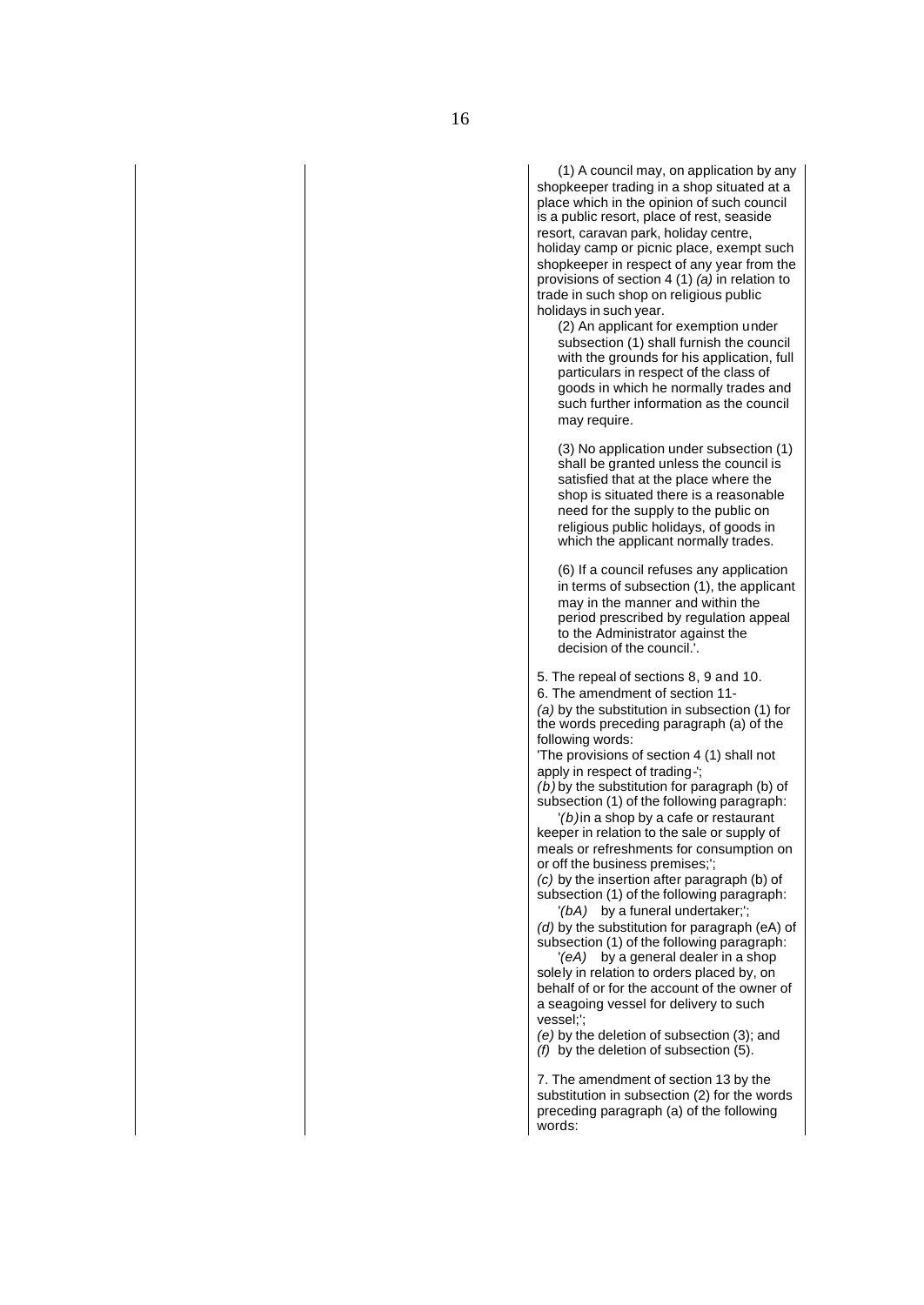| Ordinance 17 of 1981<br>Ordinance 12 of 1985<br>Ordinance 19 of 1986 | Licences Ordinance, 1981<br>Licences Amendment Ordinance,<br>1985<br>Licences Amendment Ordinance,<br>1986                                 | 'A council may on application by any<br>person register such person for the<br>purpose of this section if it is satisfied that<br>the applicant-'.<br>8. The repeal of section 14.<br>9. The amendment of section 20 by the<br>deletion of subsections (2), (4) and (5).<br>The repeal of the whole.<br>The repeal of the whole.<br>The repeal of the whole.                                                                                                                                                                                                                                                                                                                                                                                                                                                                                                                                                                                                                                                                                                                                                                                                                                                                                                                                                                                                                                                                                                                                                                                                                                                                                                                                                                                                                                                                                                                                                             |
|----------------------------------------------------------------------|--------------------------------------------------------------------------------------------------------------------------------------------|--------------------------------------------------------------------------------------------------------------------------------------------------------------------------------------------------------------------------------------------------------------------------------------------------------------------------------------------------------------------------------------------------------------------------------------------------------------------------------------------------------------------------------------------------------------------------------------------------------------------------------------------------------------------------------------------------------------------------------------------------------------------------------------------------------------------------------------------------------------------------------------------------------------------------------------------------------------------------------------------------------------------------------------------------------------------------------------------------------------------------------------------------------------------------------------------------------------------------------------------------------------------------------------------------------------------------------------------------------------------------------------------------------------------------------------------------------------------------------------------------------------------------------------------------------------------------------------------------------------------------------------------------------------------------------------------------------------------------------------------------------------------------------------------------------------------------------------------------------------------------------------------------------------------------|
| Natal<br>Act 24 of 1878<br>Ordinance 11 of 1973                      | Law to provide for the better<br>Observance of the Lord's Day,<br>commonly called Sunday<br>Licences and Business Hours<br>Ordinance, 1973 | The repeal of the whole.<br>1. The amendment of section 1 by the<br>deletion of all the definitions, except the<br>definitions of 'Administrator', 'business<br>hours', 'closed', 'closed hours and open<br>hours', 'goods' and 'shop'.<br>2. The repeal of Chapters II to V inclusive.<br>3. The amendment of section 30-<br>(a) by the substitution for the words<br>preceding paragraph (a) of the following<br>words:<br>'The provisions of this Chapter shall not<br>apply to-'; and<br>$(b)$ by the deletion of paragraph (I).<br>4. The amendment of section 31 by the<br>substitution for subsection (1) of the<br>following subsection:<br>'(1) The Administrator may, if he<br>considers it desirable in the public interest,<br>by notice in the Official Gazette exempt any<br>shop or any category of shops from any or<br>all of the provisions of this Chapter, either<br>generally or in relation to the selling or<br>supplying of such goods as may be<br>specified in the notice.'.<br>5. The repeal of section 33.<br>6. The amendment of section 34 by the<br>substitution for subsection (1) of the<br>following subsection.<br>'(1) Subject to any designation in terms<br>of section 32, all shops shall be closed on<br>Christmas Day, Good Friday, Easter<br>Sunday, Ascension day and the Day of the<br>Vow.'.<br>7. The repeal of sections 36, 37 and 38.<br>8. The amendment of section 39-<br>(a) by the deletion of subsection (2);<br>$(b)$ by the deletion in subsection (3) of the<br>words 'or the proceeds of the sale of any<br>such goods in terms of section 38 (2)'; and<br>(c) by the deletion of subsection (6).<br>9. The repeal of sections 40 and 41.<br>10. The amendment of section 42 by the<br>deletion of subsections (2), (3) and (4).<br>11. The repeal of sections 43, 44 and 45.<br>12. The amendment of section 46 by the<br>deletion of subsections (1) and (3). |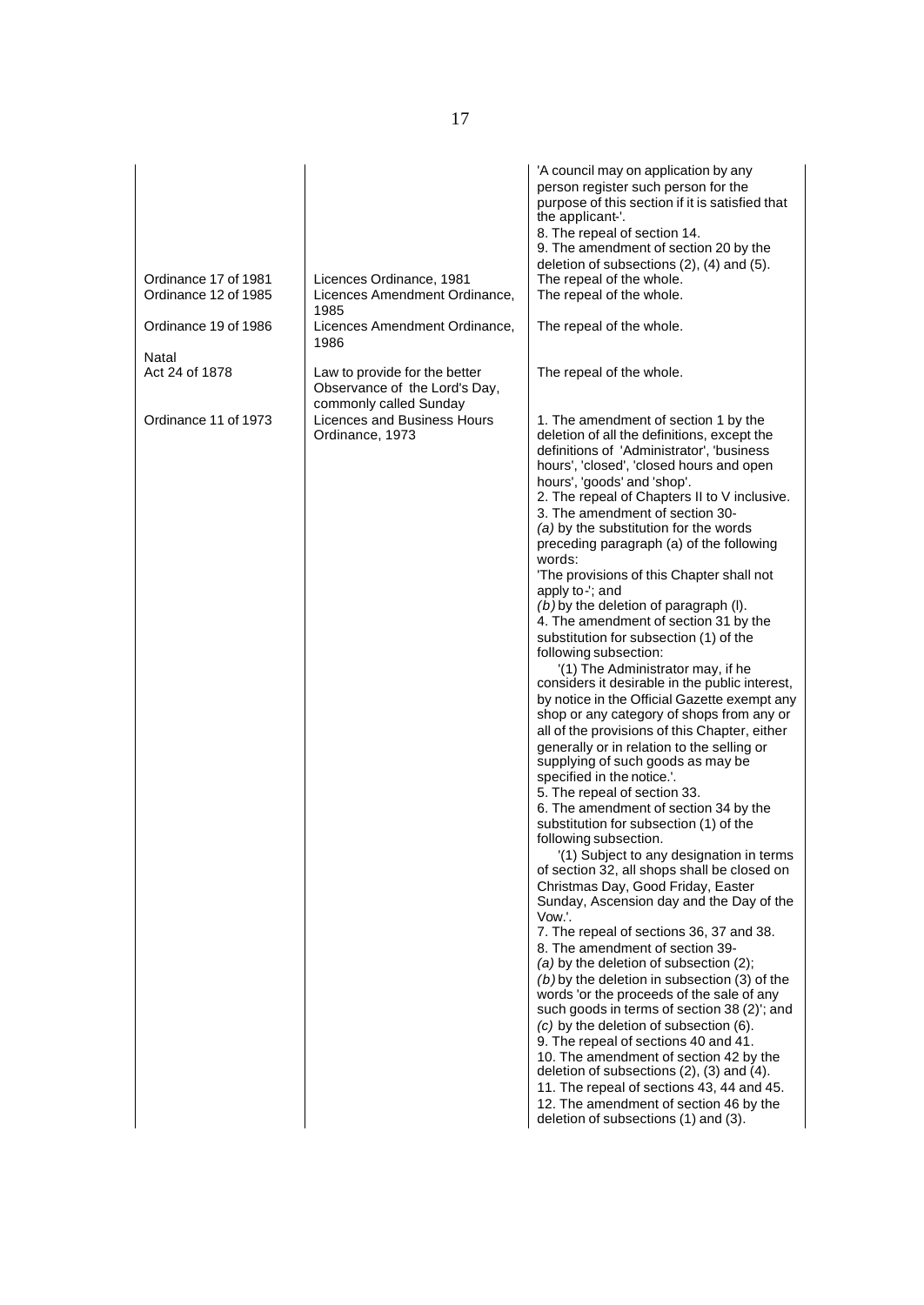| Ordinance 22 of 1985                        | <b>Statutory Bodies (Periods of</b><br>Office) Ordinance, 1985 | 13. The amendment of section 48 by the<br>deletion of subsections (1) and (2).<br>14. The repeal of sections 49 and 50.<br>15. The amendment of section 52 by the<br>deletion of the words 'Licences and'.<br>16. The repeal of Schedule I.<br>17. The amendment of the long title by the<br>deletion of the words 'To provide for a new<br>system for the licensing of businesses and<br>occupations;'.<br>The repeal of section 8.                                                                                                                                                                                                                                                                                                                                                                                                                                                                                                                                |
|---------------------------------------------|----------------------------------------------------------------|---------------------------------------------------------------------------------------------------------------------------------------------------------------------------------------------------------------------------------------------------------------------------------------------------------------------------------------------------------------------------------------------------------------------------------------------------------------------------------------------------------------------------------------------------------------------------------------------------------------------------------------------------------------------------------------------------------------------------------------------------------------------------------------------------------------------------------------------------------------------------------------------------------------------------------------------------------------------|
| Orange Free State<br>Ordinance 19 of 1952   | Shop Hours Ordinance, 1952                                     | 1. The amendment of section 1-<br>(a) by the substitution for the definition of<br>'hawker' of the following definition:<br>"hawker' means a person who, whether as<br>principal, employee or agent, carries on<br>business by selling goods -<br>(a) which he conveys from place to<br>place, whether by vehicle or otherwise;<br>on a public road as defined in<br>(b)<br>section 1 of the Road Traffic Act,<br>1989 (Act 29 of 1989), or at any<br>other place accessible to the<br>public; or<br>in, on or from a movable<br>(c)<br>structure or stationary vehicle;';<br>$(b)$ by the deletion of the definition of<br>'licence'; and<br>(c) by the substitution for the definition of<br>'normal trading times' of the following<br>definition:<br>"normal trading times' means any time on a<br>business day;';<br>2. The repeal of section 4.<br>3. The substitution for the first schedule of<br>the schedule set out in the annexure to this<br>Schedule. |
| Ordinance 8 of 1972<br>Ordinance 14 of 1974 | Licences Ordinance, 1972<br>Licences Amendment Ordinance,      | The repeal of the whole.<br>The repeal of the whole.                                                                                                                                                                                                                                                                                                                                                                                                                                                                                                                                                                                                                                                                                                                                                                                                                                                                                                                |
| Ordinance 7 of 1977                         | 1974<br>Licences Amendment Ordinance,                          | The repeal of the whole.                                                                                                                                                                                                                                                                                                                                                                                                                                                                                                                                                                                                                                                                                                                                                                                                                                                                                                                                            |
| Ordinance 5 of 1981                         | 1977<br>Licences Amendment Ordinance,                          | The repeal of the whole.                                                                                                                                                                                                                                                                                                                                                                                                                                                                                                                                                                                                                                                                                                                                                                                                                                                                                                                                            |
| Ordinance 8 of 1984                         | 1981<br>Licences Amendment Ordinance,                          |                                                                                                                                                                                                                                                                                                                                                                                                                                                                                                                                                                                                                                                                                                                                                                                                                                                                                                                                                                     |
|                                             | 1984                                                           | The repeal of the whole.                                                                                                                                                                                                                                                                                                                                                                                                                                                                                                                                                                                                                                                                                                                                                                                                                                                                                                                                            |

The repeal of the whole.

The repeal of the whole.

The repeal of the whole.

The repeal of the whole.

The repeal of the whole.

Ordinance 14 of 1986 | Licences Amendment Ordinance, 1986

1979

Ordinance 10 of 1980 | Licences Amendment Ordinance, 1980

Ordinance 5 of 1982 | Licences Amendment Ordinance, 1982

Ordinance 12 of 1985 | Licences Amendment Ordinance, 1985

Ordinance 19 of 1974 Licences Ordinance, 1974 The repeal of the whole.<br>
Cristiance 17 of 1979 Licences Amendment Ordinance, The repeal of the whole. Licences Amendment Ordinance,

Transvaal<br>Ordinance 19 of 1974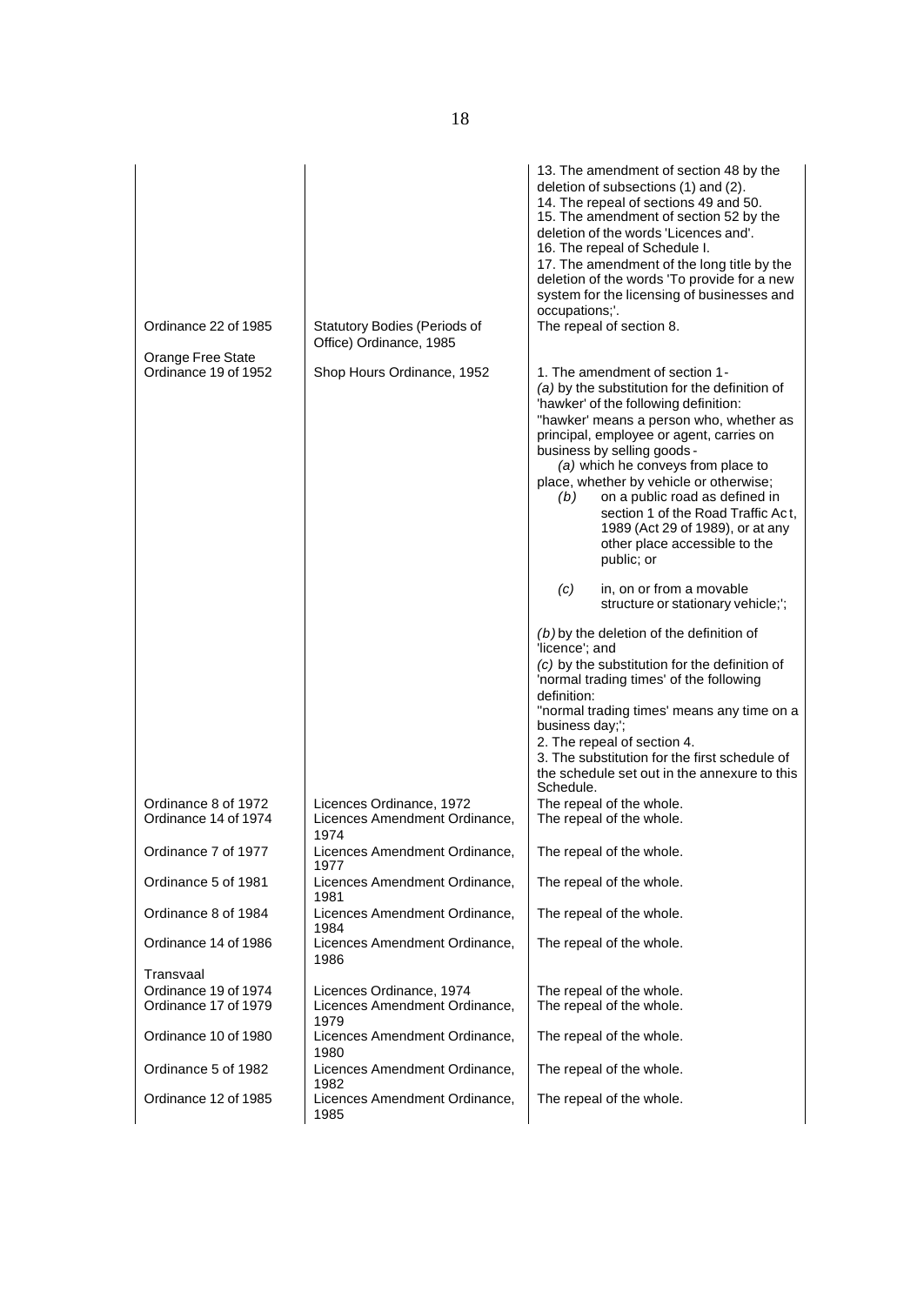| Ordinance 8 of 1986 | Shops Hours Ordinance, 1986 | 1. The amendment of section 1-<br>(a) by the deletion of the definition of<br>'auctioneer':<br>$(b)$ by the substitution for the definition of<br>'hawker' of the following definition:<br>"hawker' means any person who, whether<br>as principal, employee or agent, carries on<br>business by selling goods -<br>(a) which he conveys from place to<br>place, whether by vehicle or otherwise;<br>on a public road as defined in<br>(b)<br>section 1 of the Road Traffic Act,<br>1989 (Act 29 of 1989), or at any<br>other place accessible to the                                                                                                                                                                                                                                                                                                                                                                                                                          |
|---------------------|-----------------------------|-------------------------------------------------------------------------------------------------------------------------------------------------------------------------------------------------------------------------------------------------------------------------------------------------------------------------------------------------------------------------------------------------------------------------------------------------------------------------------------------------------------------------------------------------------------------------------------------------------------------------------------------------------------------------------------------------------------------------------------------------------------------------------------------------------------------------------------------------------------------------------------------------------------------------------------------------------------------------------|
|                     |                             | public; or<br>in, on or from a movable<br>(c)<br>structure or stationary vehicle,<br>and 'hawk' means to carry on<br>business as a hawker;';                                                                                                                                                                                                                                                                                                                                                                                                                                                                                                                                                                                                                                                                                                                                                                                                                                  |
|                     |                             | (c) by the substitution for the definition of<br>'normal trading times' of the following<br>definition:<br>"normal trading times' means any other<br>weekday and any other Saturday than<br>Good Friday, Ascension Day, Day of the<br>Vow or Christmas Day;' and<br>(d) by the deletion of the definition of<br>'public holiday'.<br>2. The amendment of section 6-<br>(a) by the deletion of paragraph $(b)$ of<br>subsection (1);<br>$(b)$ by the substitution in subsection (1) for<br>the words following paragraph (b) of the<br>following words:                                                                                                                                                                                                                                                                                                                                                                                                                        |
|                     |                             | 'sell or supply any goods referred to in<br>Schedule III to this Ordinance and any<br>other goods, excluding toilet requisites and<br>other photographic apparatus than films, in<br>which he normally trades.';<br>(c) by the substitution in subsection (2) for<br>the words preceding paragraph (a) of the<br>following words:<br>'A person who carries on business in, on or<br>from a motor garage by repairing,<br>renovating, servicing or dismantling motor<br>vehicles or spares thereof, or any<br>employee of such a person, may at any<br>time-":<br>$(d)$ by the deletion of paragraph $(b)$ of<br>subsection (2); and<br>(e) by the deletion of subsection (4).<br>3. The amendment of section 7 by the<br>deletion of subsections (2), (3) and (4).<br>4. The repeal of section 8.<br>5. The amendment of section 9-<br>(a) by the deletion in subsection (1) of the<br>words 'or is authorized to trade after the<br>closing hour in terms of section 7 (2)'; |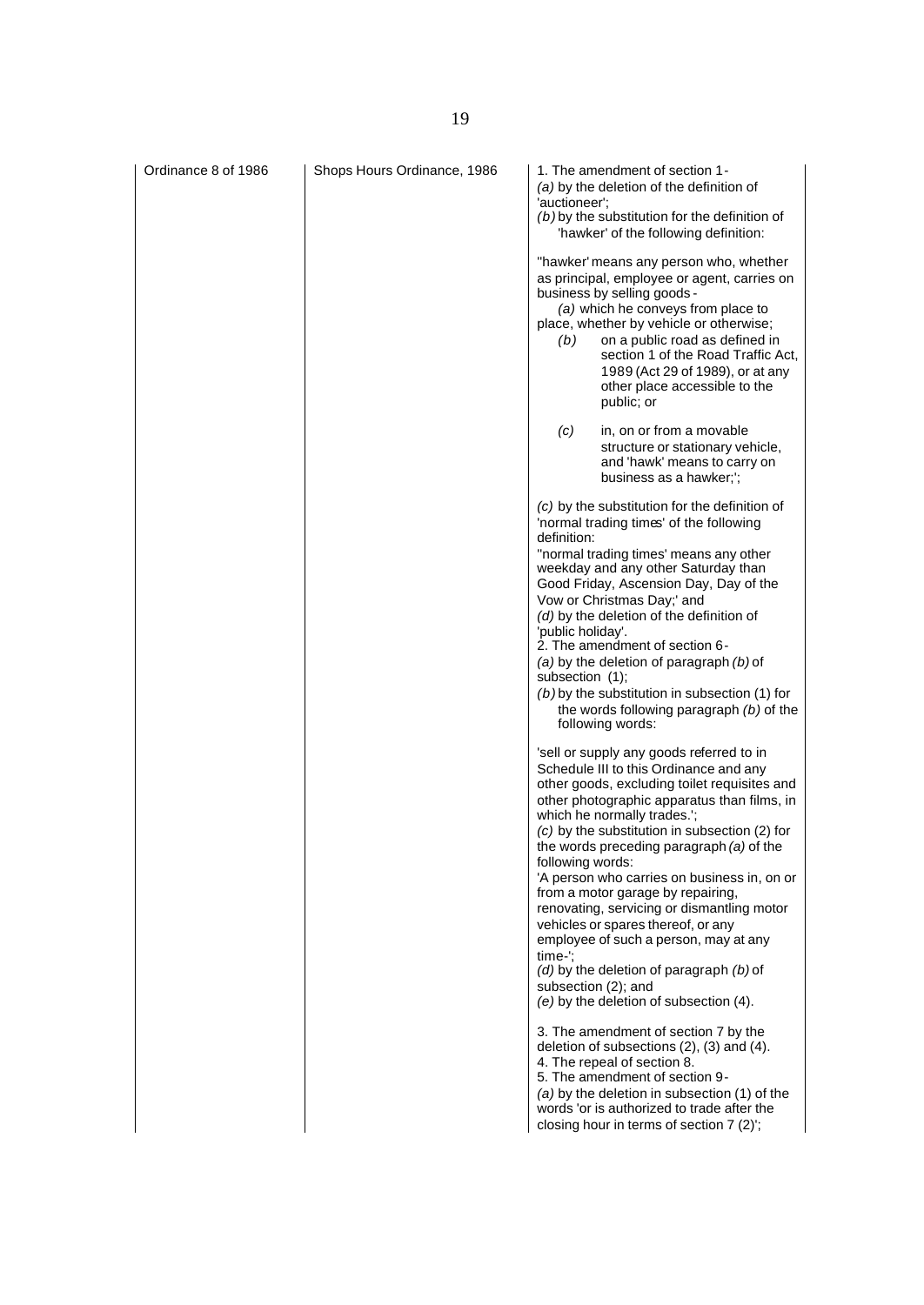| Republic<br>Act 8 of 1917<br>Lord's Day Act (Natal)<br>Amendment Act, 1917<br>Black Administration Act, 1927<br>Act 38 of 1927<br>Act 101 of 1965<br><b>Medicines and Related</b><br>Substances Control Act, 1965 | $(b)$ by the deletion in subsection (2) of the<br>words 'or, where applicable, outside the<br>normal trading times as restricted in terms<br>of section 8'; and<br>(c) by the deletion of subsection (3).<br>6. The amendment of section 11-<br>(a) by the substitution for paragraph $(c)$ of<br>subsection (1) of the following paragraph:<br>$\sqrt{(c)}$ keeps open or opens a shop<br>contrary to the proviso to section $7(1)$ ;<br>and<br>$(b)$ by the deletion of paragraph $(d)$ of<br>subsection (1).<br>7. The amendment of section 14 by the<br>deletion of paragraph $(e)$ of subsection $(1)$ .<br>8. The amendment of Schedule I by the<br>deletion in item 9 of the following words:<br>'whether or not a licence is required in<br>terms of item 12 of Schedule I to the<br>Licences Ordinance 1974, for the sale<br>thereof'.<br>9. The amendment of Schedule II by the<br>deletion in column 1 of item 3 of the<br>following words:<br>'whether or not a licence is required in<br>terms of item 12 of Schedule I to the<br>Licences Ordinance 1974, for the sale<br>thereof'.<br>The repeal of the whole.<br>The amendment of section 30 by the<br>deletion of paragraph (o) of subsection (2).<br>1. The amendment of section 22A<br>(a) by the substitution for subsection (1) of<br>the following subsection:<br>(1) Subject to the provisions of this section,<br>no person shall sell any medicine or<br>Scheduled substance except in accordance<br>with the prescribed conditions.';<br>$(b)$ by the deletion of subsection (2); and<br>(c) by the substitution in subsection (3) for<br>the words preceding the proviso of the<br>following words:<br>'Any Schedule 1 substance, not being any<br>such substance prescribed for the<br>purposes of this subsection, shall not be<br>sold by any person other than a medical<br>practitioner, dentist, pharmacist or<br>veterinarian:'.<br>2. The amendment of section 35-<br>(a) by the deletion of paragraph (xiii) of<br>subsection (1); and<br>$(b)$ by the substitution for paragraph (xvi) of<br>subsection (1) of the following |
|-------------------------------------------------------------------------------------------------------------------------------------------------------------------------------------------------------------------|-------------------------------------------------------------------------------------------------------------------------------------------------------------------------------------------------------------------------------------------------------------------------------------------------------------------------------------------------------------------------------------------------------------------------------------------------------------------------------------------------------------------------------------------------------------------------------------------------------------------------------------------------------------------------------------------------------------------------------------------------------------------------------------------------------------------------------------------------------------------------------------------------------------------------------------------------------------------------------------------------------------------------------------------------------------------------------------------------------------------------------------------------------------------------------------------------------------------------------------------------------------------------------------------------------------------------------------------------------------------------------------------------------------------------------------------------------------------------------------------------------------------------------------------------------------------------------------------------------------------------------------------------------------------------------------------------------------------------------------------------------------------------------------------------------------------------------------------------------------------------------------------------------------------------------------------------------------------------------------------------------------------------------------------------------------------------------------------------------------------|
|-------------------------------------------------------------------------------------------------------------------------------------------------------------------------------------------------------------------|-------------------------------------------------------------------------------------------------------------------------------------------------------------------------------------------------------------------------------------------------------------------------------------------------------------------------------------------------------------------------------------------------------------------------------------------------------------------------------------------------------------------------------------------------------------------------------------------------------------------------------------------------------------------------------------------------------------------------------------------------------------------------------------------------------------------------------------------------------------------------------------------------------------------------------------------------------------------------------------------------------------------------------------------------------------------------------------------------------------------------------------------------------------------------------------------------------------------------------------------------------------------------------------------------------------------------------------------------------------------------------------------------------------------------------------------------------------------------------------------------------------------------------------------------------------------------------------------------------------------------------------------------------------------------------------------------------------------------------------------------------------------------------------------------------------------------------------------------------------------------------------------------------------------------------------------------------------------------------------------------------------------------------------------------------------------------------------------------------------------|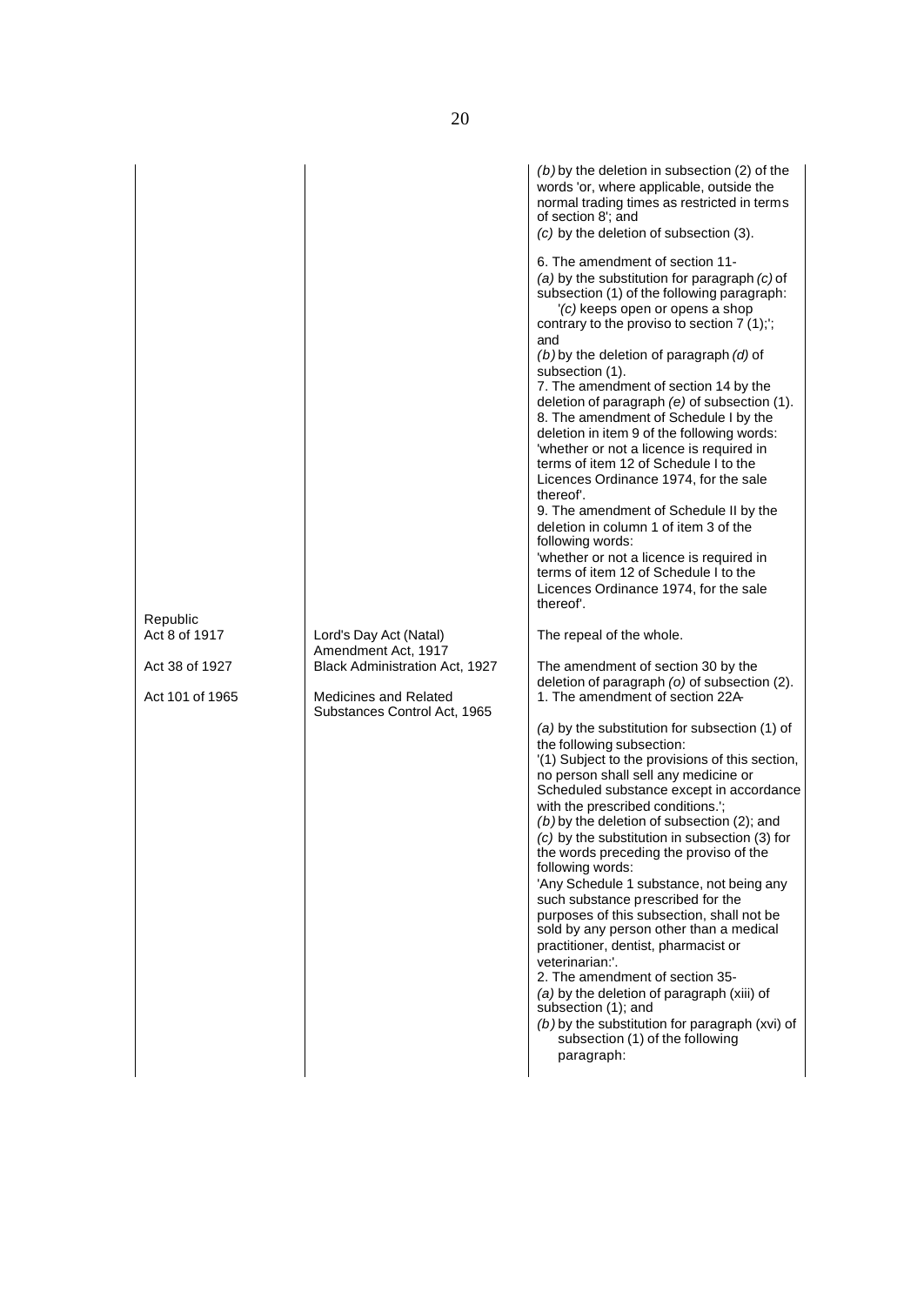| Act 65 of 1976                             | Financial Relations Act, 1976                                                         | (xvi) prescribing the conditions on<br>which Schedule 1 substances or certain<br>specified Schedule 1 substances may be<br>sold under section 22A (1);'.<br>1. The repeal of section 12.<br>2. The amendment of Schedule 1 by the<br>deletion of paragraph 7.<br>3. The amendment of Schedule 2 by the<br>substitution for paragraph 8 of the following<br>paragraph:<br>'8. The regulation of the hours of opening<br>and closing of shops on a Sunday or on<br>any public holiday mentioned in the Second<br>Schedule to the Public Holidays Act, 1952<br>(Act 5 of 1952).'.                                                                                                                                                                                     |
|--------------------------------------------|---------------------------------------------------------------------------------------|--------------------------------------------------------------------------------------------------------------------------------------------------------------------------------------------------------------------------------------------------------------------------------------------------------------------------------------------------------------------------------------------------------------------------------------------------------------------------------------------------------------------------------------------------------------------------------------------------------------------------------------------------------------------------------------------------------------------------------------------------------------------|
| Act 102 of 1982                            | Black Local Authorities Act, 1982                                                     | 1. The amendment of section 56 by the<br>deletion of paragraph (oA) of subsection<br>(1).<br>2. The amendment of the Schedule by the<br>deletion in item 14 of the words 'street                                                                                                                                                                                                                                                                                                                                                                                                                                                                                                                                                                                   |
| Act 9 of 1987                              | Rural Areas Act (House of<br>Representatives), 1987                                   | trading and purveying and'.<br>1. The amendment of section 26 by the<br>deletion of paragraph $(m)$ .<br>2. The amendment of section 27-<br>(a) by the deletion in paragraph 14 of the<br>words 'for regulating the sale, preparation,<br>manufacture, storing, keeping, conveying,<br>handling and exposure for sale of food,";<br>$(b)$ by the deletion of paragraphs (15) and<br>(16);<br>(c) by the substitution for paragraph (26) of<br>the following paragraph:<br>'(26) for appointing and regulating places to<br>be used for the landing, gutting, curing and<br>packing of fish, and for regulating the<br>removal of refuse from such places and<br>from fish markets;'; and<br>(d) by the deletion of paragraph (59).<br>3. The repeal of section 39. |
| Act 29 of 1989<br>Proclamation 208 of 1989 | Removal of certain licensing and<br>shop hours restrictions on<br>economic activities | The repeal of the whole.                                                                                                                                                                                                                                                                                                                                                                                                                                                                                                                                                                                                                                                                                                                                           |

# **ANNEXURE**

# **(Substitution of First Schedule to Ordinance 19 of 1952, OFS)**

| <b>FIRST SCHEDULE</b> |                                                                                                                                      |                                                                                                                              |
|-----------------------|--------------------------------------------------------------------------------------------------------------------------------------|------------------------------------------------------------------------------------------------------------------------------|
| Class of shop         | Business which may be carried on<br>and goods which may be sold                                                                      | Days and hours                                                                                                               |
| Chemist shop.         | To supply medicines, surgical<br>requirements and infants' and<br>invalids' foods and requirements and<br>to sell toilet requisites. | At any time on any day.                                                                                                      |
| Bakery.               | To sell the goods in which the shop<br>normally trades.                                                                              | On Sundays, Good Friday, Ascension<br>Day, Day of the Vow and Christmas<br>Day: From six to nine o'clock in the<br>forenoon. |